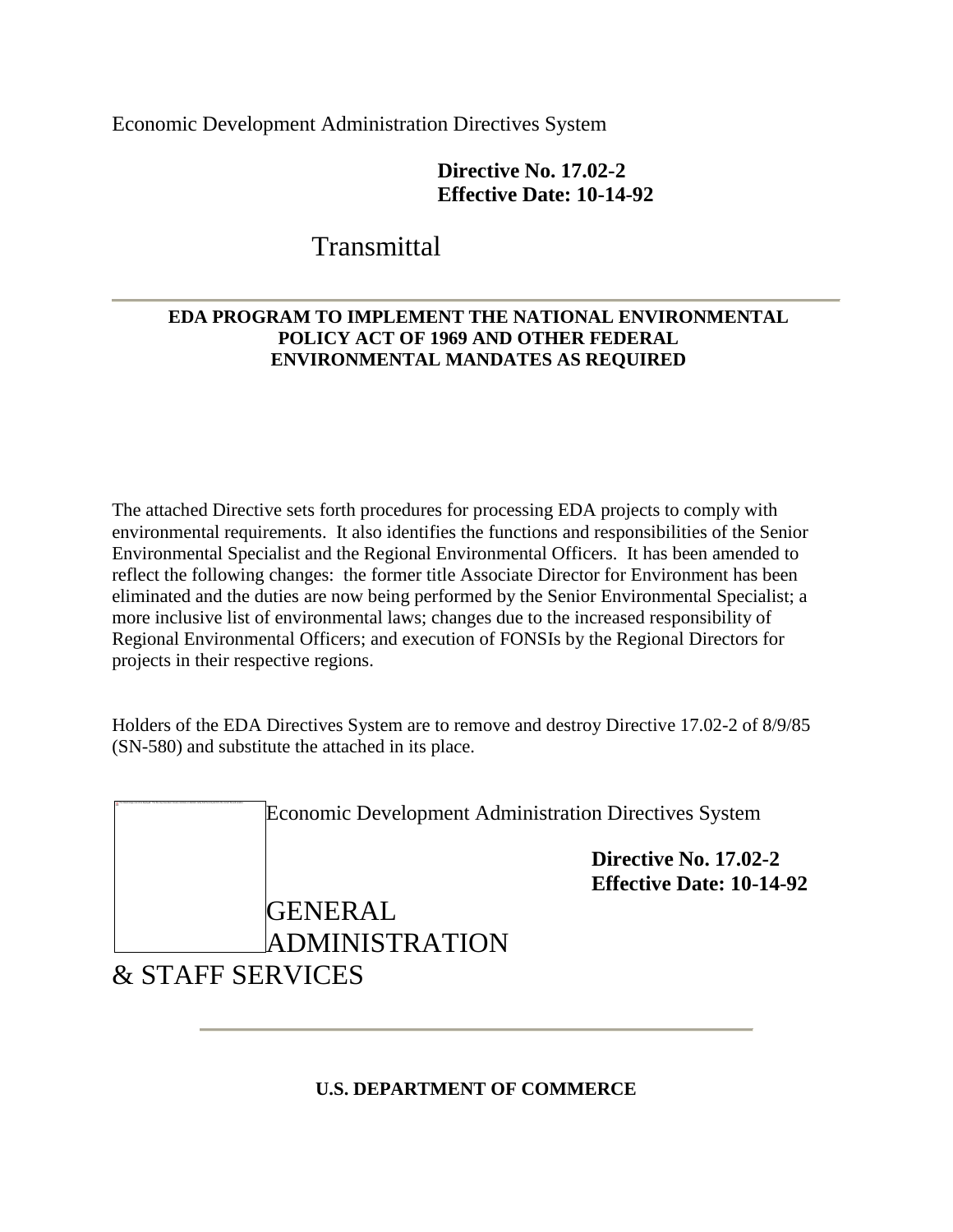### **ECONOMIC DEVELOPMENT ADMINISTRATION**

### **EDA PROGRAM TO IMPLEMENT THE NATIONAL ENVIRONMENTAL POLICY ACT OF l969 AND OTHER FEDERAL ENVIRONMENTAL MANDATES AS REQUIRED**

#### TABLE OF CONTENTS

#### l7.02-2.01. GENERAL

| 1. The National Environmental Policy Act                |
|---------------------------------------------------------|
|                                                         |
|                                                         |
| 3. The Council on Environmental Quality (CEQ)           |
|                                                         |
| 4. Department of Commerce (DOC) Administrative Orders 3 |
| 5. EDA Policy on Implementation of the NEPA Process 3   |
|                                                         |
|                                                         |
|                                                         |
| 8.1 Assistant Secretary for Economic Development. 4     |
| 8.2 Deputy Assistant Secretary for                      |
|                                                         |
| 8.3 Director, Compliance Review Division 4              |
|                                                         |
| 8.5 All Other Deputy Assistant Secretaries in EDA 6     |
|                                                         |
|                                                         |
|                                                         |
|                                                         |
|                                                         |
| 8.11 Economic Development Representative<br>9           |
|                                                         |
|                                                         |
|                                                         |

### 17.02-2.02 CLASSES OF EDA ACTIONS

| 2. Class I, Actions That Normally Do Not Require Either an |  |
|------------------------------------------------------------|--|
| Environmental Impact Statement (EIS) or an                 |  |
|                                                            |  |
| 3. Class II, Actions That Normally Require EAs 13          |  |
| 4. Class III, Actions That Normally Require an EIS 14      |  |
|                                                            |  |

# 17.02-2.03 ENVIRONMENTAL ANALYSES

l. Information Gathering and Environmental Analysis....... l6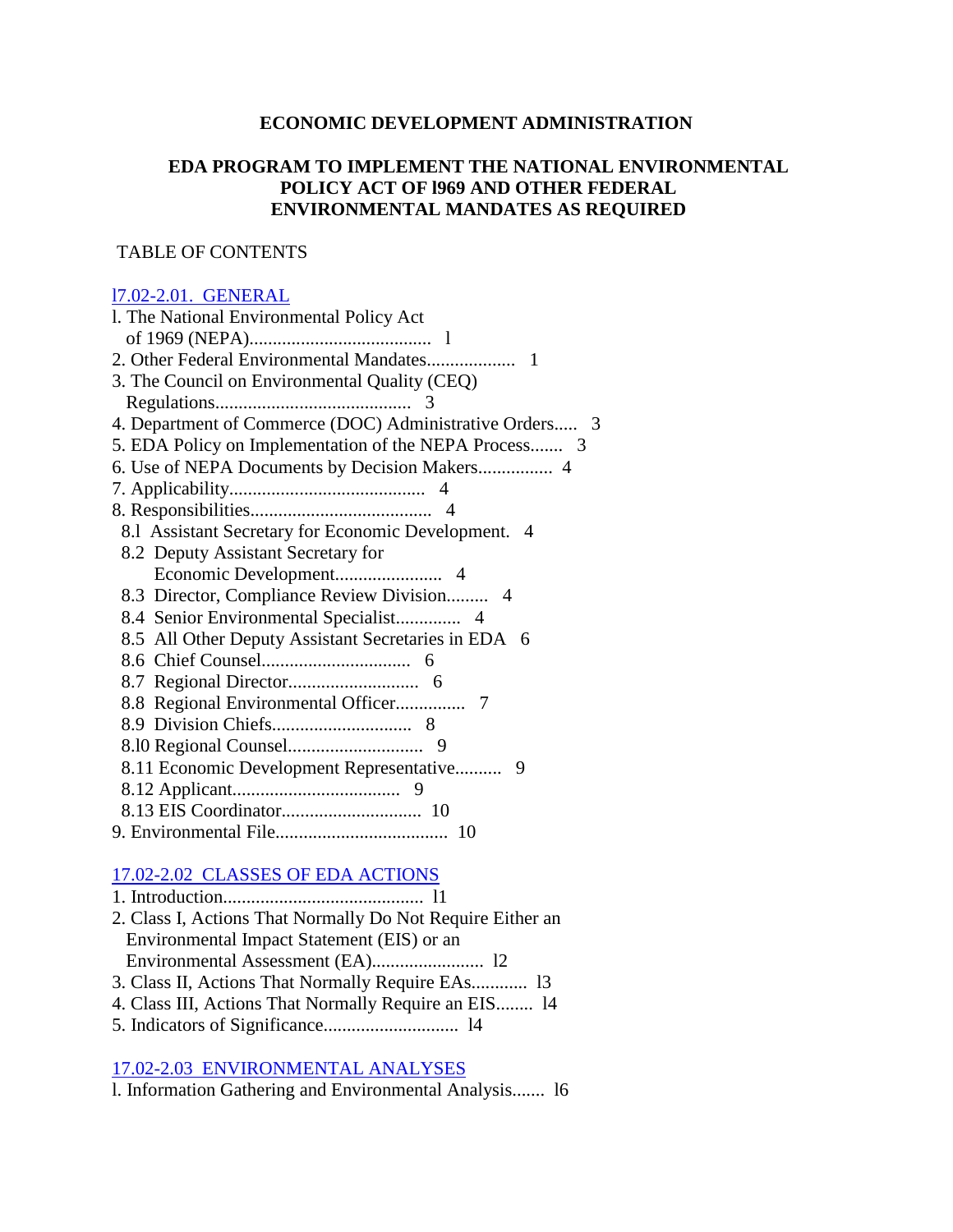- 2. Documentation of Environmental Analysis................ l6
	- a. Class I, Statement of Exclusion............... 17
- b. Class II, Environmental Assessment............ 17
- c. Class III, Environmental Impact Statement..... 17
- 3. Timing................................................. l8
- 4. Reevaluation........................................... l8

#### 17.02-2.04 THE FINDING OF NO SIGNIFICANT IMPACT (FONSI)

# 17.02-2.05 PLANNING AND PROCESSING ENVIRONMENTAL IMPACT

| <b>STATEMENTS (EIS)</b>                             |
|-----------------------------------------------------|
|                                                     |
|                                                     |
| 2.1 Preliminary Draft EIS 19                        |
|                                                     |
|                                                     |
|                                                     |
|                                                     |
|                                                     |
|                                                     |
|                                                     |
|                                                     |
|                                                     |
|                                                     |
|                                                     |
|                                                     |
| 3.7 Completing the Scoping Process 23               |
|                                                     |
| 4.1 Preliminary Draft EIS and Preliminary           |
|                                                     |
|                                                     |
| 4.3 Preparation of Supplemental Draft or            |
|                                                     |
|                                                     |
| 5.1 EIS Coordinator Review of Preliminary           |
|                                                     |
| 5.2 Program Area Review of Preliminary Draft EIS 25 |
| 5.3 Senior Environmental Specialist Review of       |
|                                                     |
|                                                     |
| 5.5 Preliminary Final EIS and Final EIS 25          |
|                                                     |
|                                                     |
|                                                     |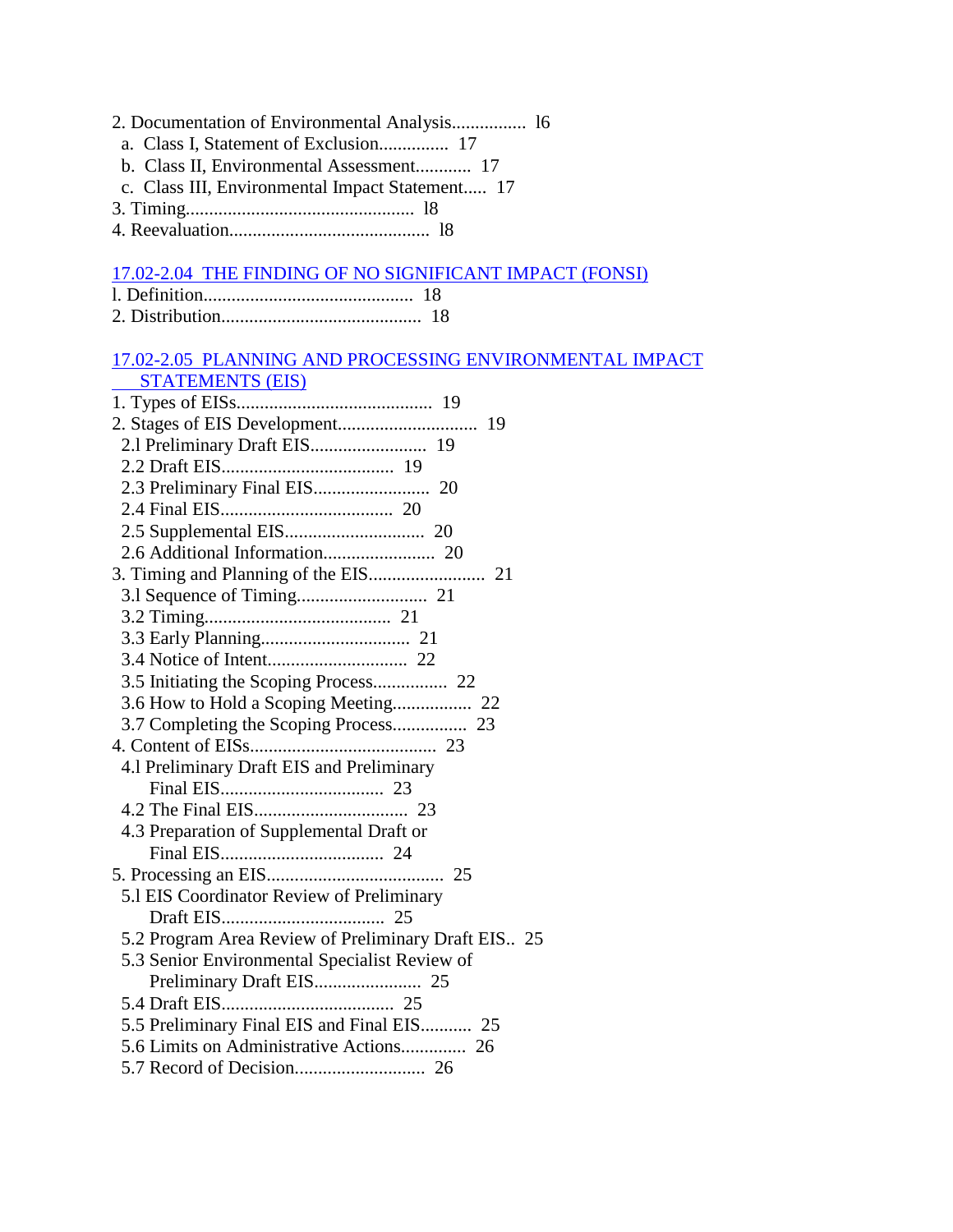### 17.02-2.06 PUBLIC INFORMATION AND INVOLVEMENT

- l. Requirement............................................ 27 2. Input to the Environmental Assessment (EA)............. 27
- 
- 3. Review of the Finding of No Significant Impact (FONSI). 27
- 4. Notice of Intent....................................... 27
- 5. List of Interested Groups.............................. 27
- 6. Distribution and Review of the Draft Environmental
- Impact Statement (EIS)............................... 27 7. EIS Availability....................................... 28
- 
- 8. Distribution and Review of Final EIS................... 29
- 9. Record of Decision..................................... 29
- 10. Public Hearings........................................ 29 11. Public Contact......................................... 31
- 12. Other Public Notice.................................... 31
- 13. Effect on Other Directives............................. 31

# LIST OF EXHIBITS

- 1. Environmental Checklist.......................... EXHIBIT A
- 2. NEPA in EDA Planning Process..................... EXHIBIT B
- 3. Sample Finding of No Significant Impact.......... EXHIBIT C
- 4. Sequence of Actions Related to EIS Preparation... EXHIBIT D
- 5. Economic Development Representative's Assurance.. EXHIBIT E

# **17.02-2.01**

### **GENERAL**

l. The National Environmental Policy Act of 1969 (NEPA) (PL 9l-l90) 42 USC § 4321 et seq.

Section l02 of NEPA directs all Federal agencies to the fullest extent possible: (l) to use a systematic, interdisciplinary approach which will ensure the integrated use of the natural and social sciences and the environmental design arts in planning and decision making which may have an impact on man's environment; (2) to identify and develop methods and procedures which will ensure that presently unqualified environmental amenities and values may be given appropriate consideration in decision making along with economic and technical considerations; and (3) to include in every recommendation or report on proposals for legislation and other major Federal actions significantly affecting the quality of the human environment, a detailed statement by the responsible official which includes:

a. The environmental impact of the proposed action;

b. Any adverse environmental effects which cannot be avoided should the proposal be implemented;

c. Alternatives to the proposed action;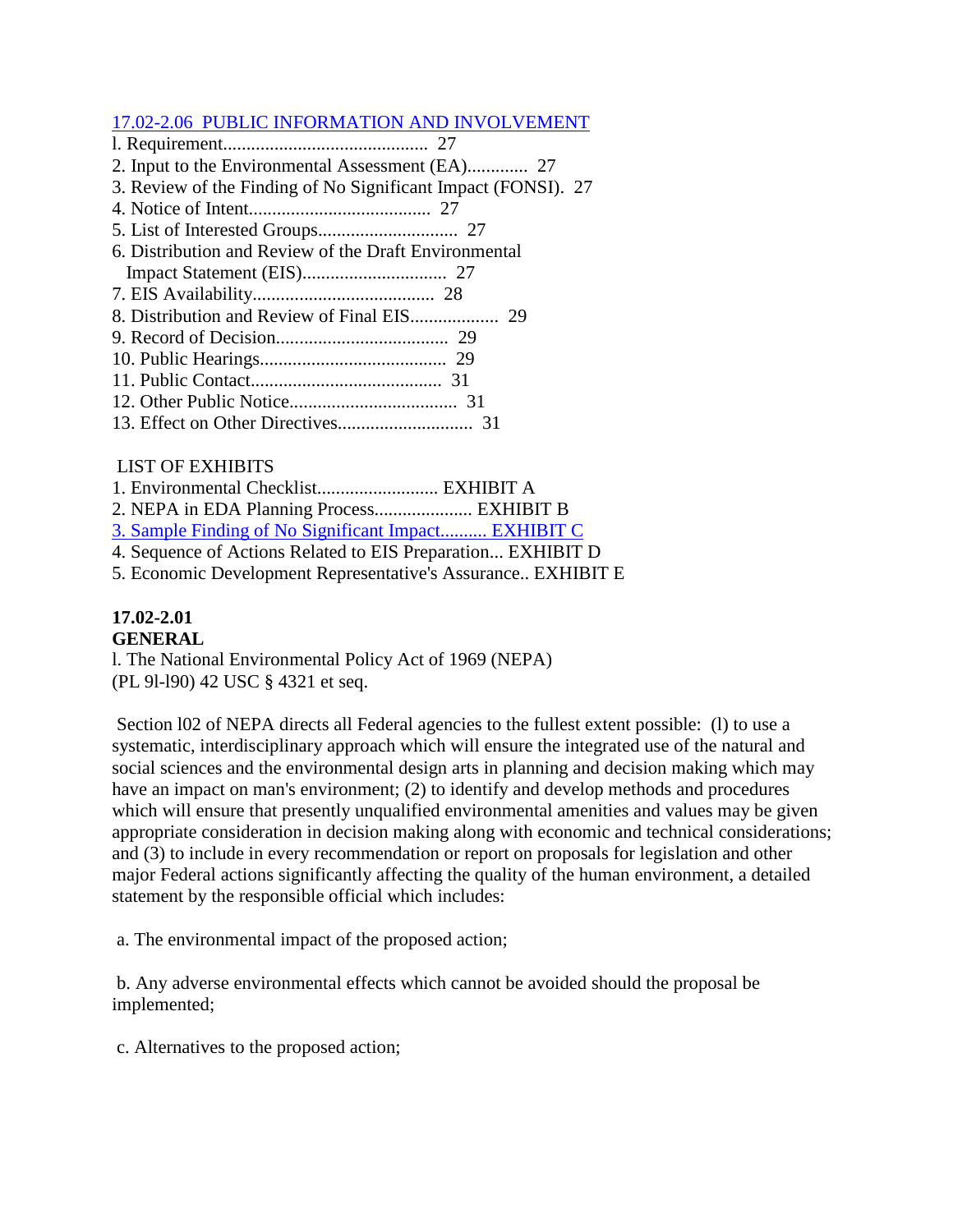d. The relationship between local short-term uses of man's environment and the maintenance and enhancement of long-term productivity; and

e. Any irreversible and irretrievable commitments of resources which would be involved in the proposed action should it be implemented.

2. Other Federal Environmental Mandates to be considered include, but are not limited to:

a. American Indian Religious Freedom Act (PL 96-34l) 42 USC § 1996

b. Archeological and Historic Preservation Act (PL 93-29l) 16 USC § 469

c. Clean Air Act (PL 88-206, as amended) 42 USC § 7401 et seq

d. Clean Water Act (Federal Water Pollution Control Act) (PL 92-500, as amended) 35 USC § 1251 et seq

e. Coastal Barrier Resources Act (PL 97-348) 16 USC § 3501 et seq

f. Coastal Zone Management Act (PL 92-583, as amended) 16 USC § 1451 et seq

g. Comprehensive Environmental Response, Compensation, and Liability Act of l980 (PL 96- 5l0, as amended) 42 USC § 9601 et seq

h. Endangered Species Act (PL 93-205, as amended) 16 USC § 1531 et seq

i. Environmental Quality Improvement Act of 1970 (PL 9l-224, as amended) 42 USC § 4371-4374

j. Executive Order l2088, Federal Compliance with Pollution Control Standards

k. Executive Order l2372, Intergovernmental Review of Federal Programs, as amended

l. Executive Order ll5l4, Protection and Enhancement of Environmental Quality, as amended

m. Executive Order ll593, Protection and Enhancement of the Cultural Environment

n. Executive Order ll988, Floodplain Management

o. Executive Order ll990, Protection of Wetlands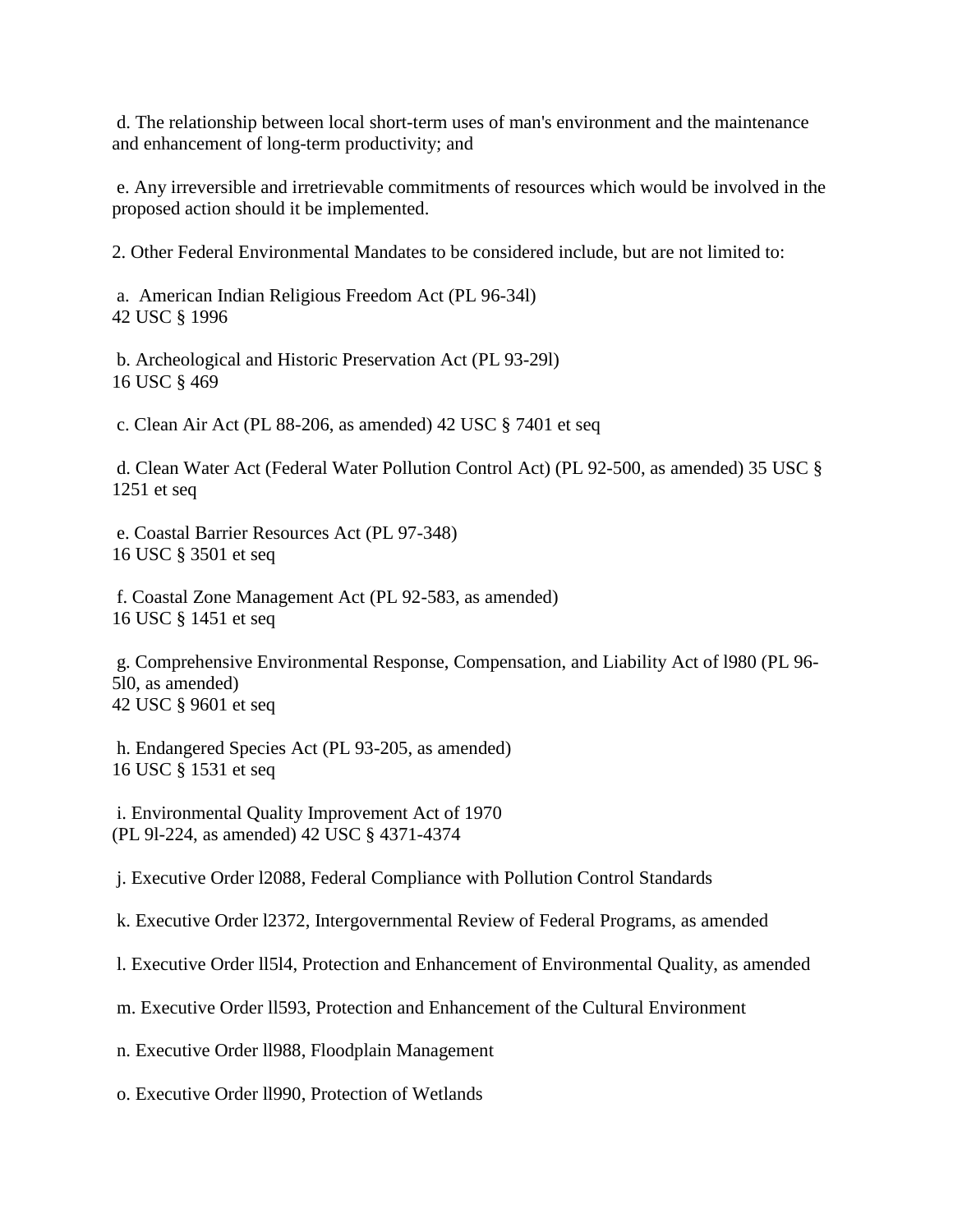p. Farmland Protection Policy Act (PL 97-98)

q. Fish and Wildlife Coordination Act (PL 92-522, as amended) 16 USC § 661 et seq

r. Marine Protection, Research, and Sanctuaries Act of 1972 (92 PL-532, as amended) 16 USC 1437 et seq

s. Marine Sanctuaries Amendments of 1984 (PL 98-498, as amended) 16 USC 1431 et seq

t. National Historic Preservation Act of l966 (PL 89-665, as amended) and the Advisory Council on Historic Preservation Guidelines 16 USC § 470 et seq

u. Noise Control Act (PL 92-574, as amended) 42 USC § 4911 et seq

v. Pollution Prevention Act of l990 (PL l0l-508) 42 USC § 13101, 13101 note, 13102 to 13109

w. Resource Conservation and Recovery Act of l976 (PL 94-580, as amended) 42 USC § 6901 et seq

x. Safe Drinking Water Act (PL 93-523, as amended) 42 USC § 300f

y. Superfund Amendments and Reauthorization Act of l986 (PL 99-499)

z. Toxic Substances Control Act (PL 94-469) 15 USC § 2601 et seq

aa. Wild and Scenic Rivers Act (PL 90-542, as amended)

3. The Council on Environmental Quality (CEQ) Regulations.

CEQ issued regulations at 40 CFR Parts 1500-1508 under the authority of NEPA and Executive Order 11514 as amended by Executive Order 11991. The CEQ Regulations, which apply to all Federal agencies, further describe how Federal agencies shall comply with NEPA.

4. Department of Commerce (DOC) Administrative Orders.

a. DOC Administrative Order 216-6 mandates how the DOC shall comply with NEPA and the CEQ Regulations.

b. DOC Administrative Order 2l6-l7 mandates how DOC will comply with environmental pollution standards.

5. EDA Policy on Implementation of the NEPA Process.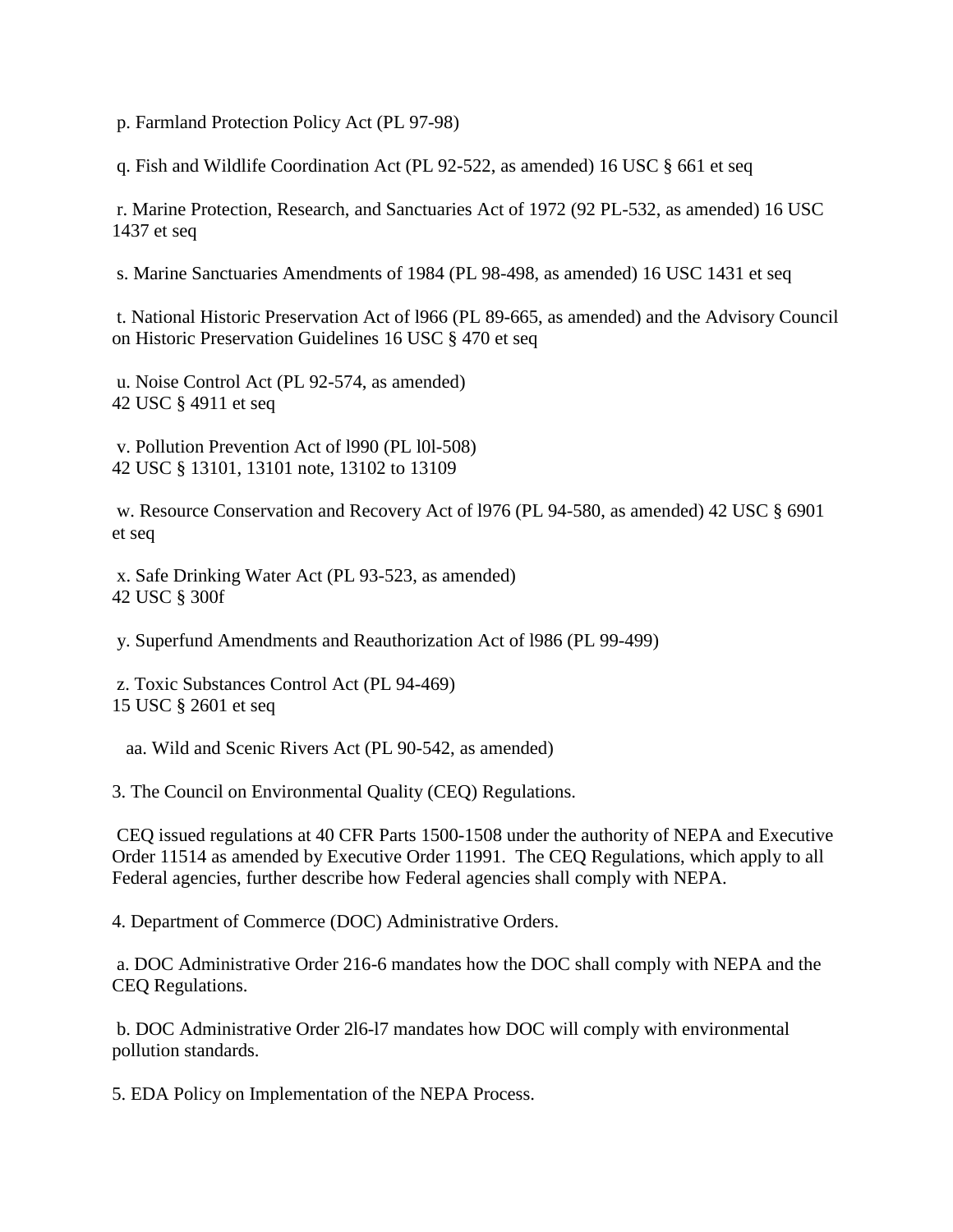It is the policy of EDA to assure, through the procedures set forth in this Directive, that proper environmental review of program activities takes place, that there is a proper balance between the goals of economic development and environmental enhancement, and that adverse environmental impacts are mitigated or avoided to the extent possible.

This Directive shall be implemented in conjunction with EDA's Directive 17.04, the EDA Program to Implement Executive Orders 11988 and 11990, "Floodplain Management" and "Protection of Wetlands," and EDA Directive l7.01, the EDA Program to Reduce the Risk of Hazardous Waste Liability.

6. Use of NEPA Documents by Decision Makers.

a. Environmental documents (environmental assessments, categorical exclusions, notices of intent, findings of no significant impact and environmental impact statements) and the comments and responses that have been made on the documents shall accompany the proposed action through Agency review.

b. Responsible officials (see Section 7) shall use the environmental documents when deciding whether to offer assistance and when weighing the proposed action against alternatives to the proposed action. Those alternatives considered by the responsible officials shall be discussed in the environmental documents.

c. The responsible official shall consider all alternatives covered in the environmental documents.

7. Applicability.

This Directive is applicable to all EDA actions at both headquarters and regional offices, and implements NEPA including the CEQ Regulations, DAO 216-6, and DAO 216-17.

8. Responsibilities.

8.l Assistant Secretary for Economic Development.

a. Ensures the proper balance between economic development and environmental protection;

b. Ensures that EDA policies and programs reflect appropriate consideration of environmental values; and

c. Issues Records of Decisions for environmental impact statements.

8.2 Deputy Assistant Secretary for Economic Development.

Acts in absence of Assistant Secretary for Economic Development.

8.3 Director, Compliance Review Division.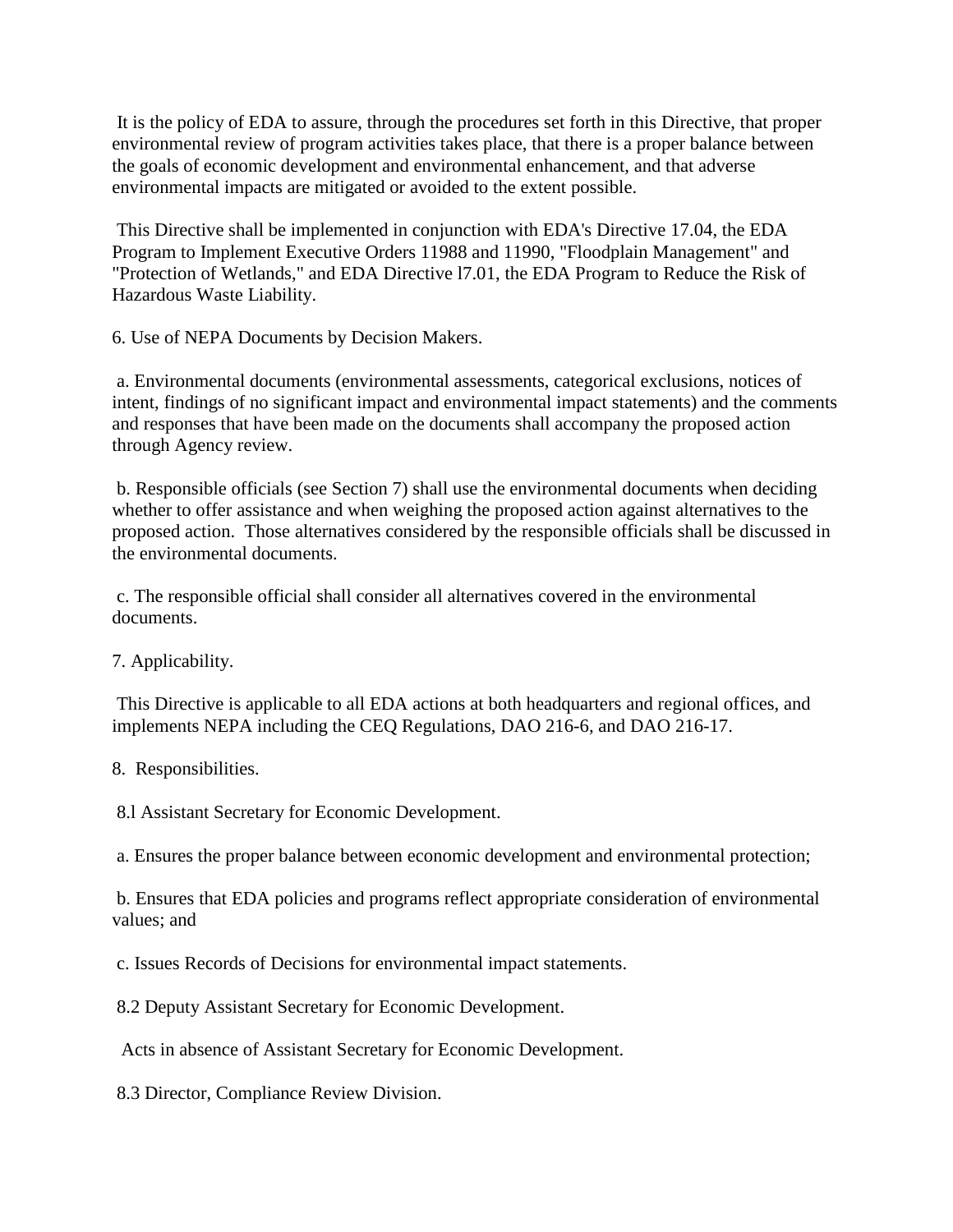a. Serves as mediator on conflicts between program missions and the attainment of environmental goals; and

b. Provides policy direction to the EDA environmental program.

8.4 Senior Environmental Specialist.

a. Acts as principal advisor and decision maker on environmental affairs to the Assistant Secretary;

b. Serves as the responsible Agency official under the CEQ Regulations (40 CFR § 1507.2(a));

c. Serves as the responsible Agency official under the Advisory Council on Historic Preservation's "Regulations for the Protection of Historic and Cultural Properties," hereafter referred to as the "Advisory Council's Regulations";

d. Advises the Assistant Secretary for Economic Development on the adequacy of EAs, EISs and all other environmental documents;

e. Develops and recommends to the Assistant Secretary Agency procedures for complying with other environmental legislation, Executive Orders, and regulations;

f. Reviews EDA's activities and program involvements, and recommends approval, disapproval, or modification by the Assistant Secretary based upon the balancing of anticipated beneficial or adverse environmental impacts against the anticipated economic benefits of the project, and upon the fulfillment of the requirements of this Directive;

g. Develops controls for avoiding or mitigating adverse environmental impacts and monitors and ensures their implementation;

h. Coordinates EDA's environmental program with the environmental programs of local, state and other Federal agencies that become involved with EDA activities;

i. Represents the Assistant Secretary at conferences, meetings, and public hearings, and on interagency committees dealing with environmental matters;

j. Maintains liaison on environmental matters with interested public groups and local, state and other Federal agencies;

k. Reviews and evaluates legislative and administrative proposals for environmental concerns;

l. Assists in resolving questions of lead agency determinations;

m. Provides guidance in addressing environmental issues which surface after project approval;

n. Provides policy guidance and training for the regional office staff;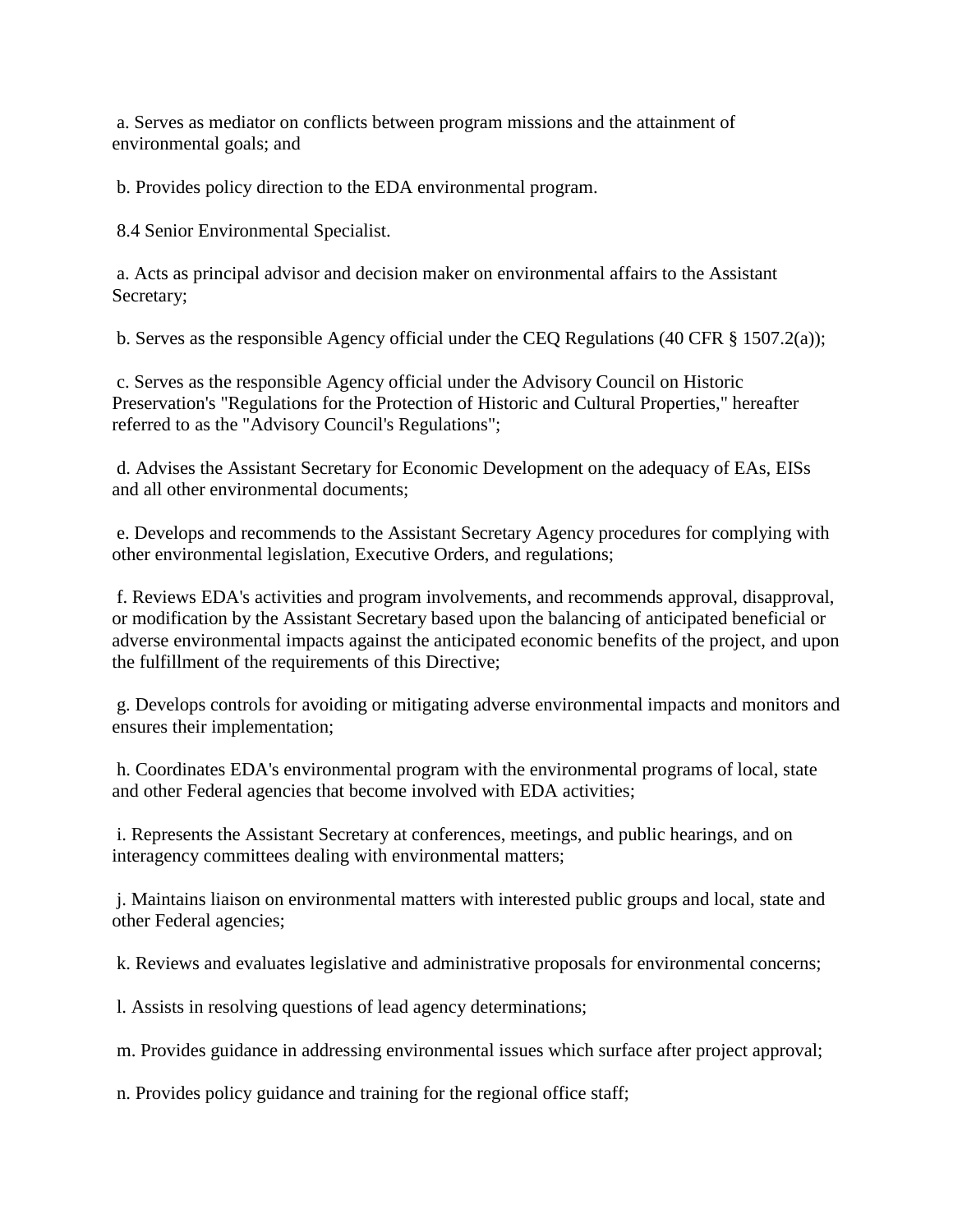o. Monitors and audits EDA's performance in carrying out its responsibilities under this Directive:

p. Performs such other assignments of a policy, administrative, or operational nature as requested by the Assistant Secretary for Economic Development;

q. Acts as Environmental Coordinator for programmatic and legislative issues and EIS's prepared at the Headquarters office;

r. Coordinates EDA review of EISs prepared by other agencies in accordance with DAO 216-6;

s. Files draft, final and supplemental EISs prepared by EDA with EPA and other public and private parties in accordance with CEQ regulations and DAO 2l6-6; and

t. Serves as the responsible official for EDA activities which adversely affect National Registereligible properties and signs Memoranda of Agreement in accordance with the Advisory Council's Regulations.

8.5 All Other Deputy Assistant Secretaries in EDA.

a. Ensure that programs under their direction reflect the proper balance between economic development and environmental enhancement as determined by the Assistant Secretary; and

b. Ensure that their programs reflect positive and appropriate considerations of environmental values.

8.6 Chief Counsel.

a. Determines legal adequacy of environmental documentation and compliance; and

b. Assists the Senior Environmental Specialist in the review of special conditions for the mitigation of adverse environmental impacts.

8.7 Regional Director.

a. Executes findings of no significant impact (FONSI) after consideration of an environmental assessment and the recommendation of EDA's Regional Environmental Officer (REO);

b. Refers conflicts with the REO to the Director, Compliance Review Division, through the Senior Environmental Specialist, for resolution; and

c. Reports to the Assistant Secretary for Economic Development instances where someone other than the REO, or someone on the REO's staff, exercises duties of the REO. The reports shall specifically state the circumstances requiring such substitutions.

8.8 Regional Environmental Officer.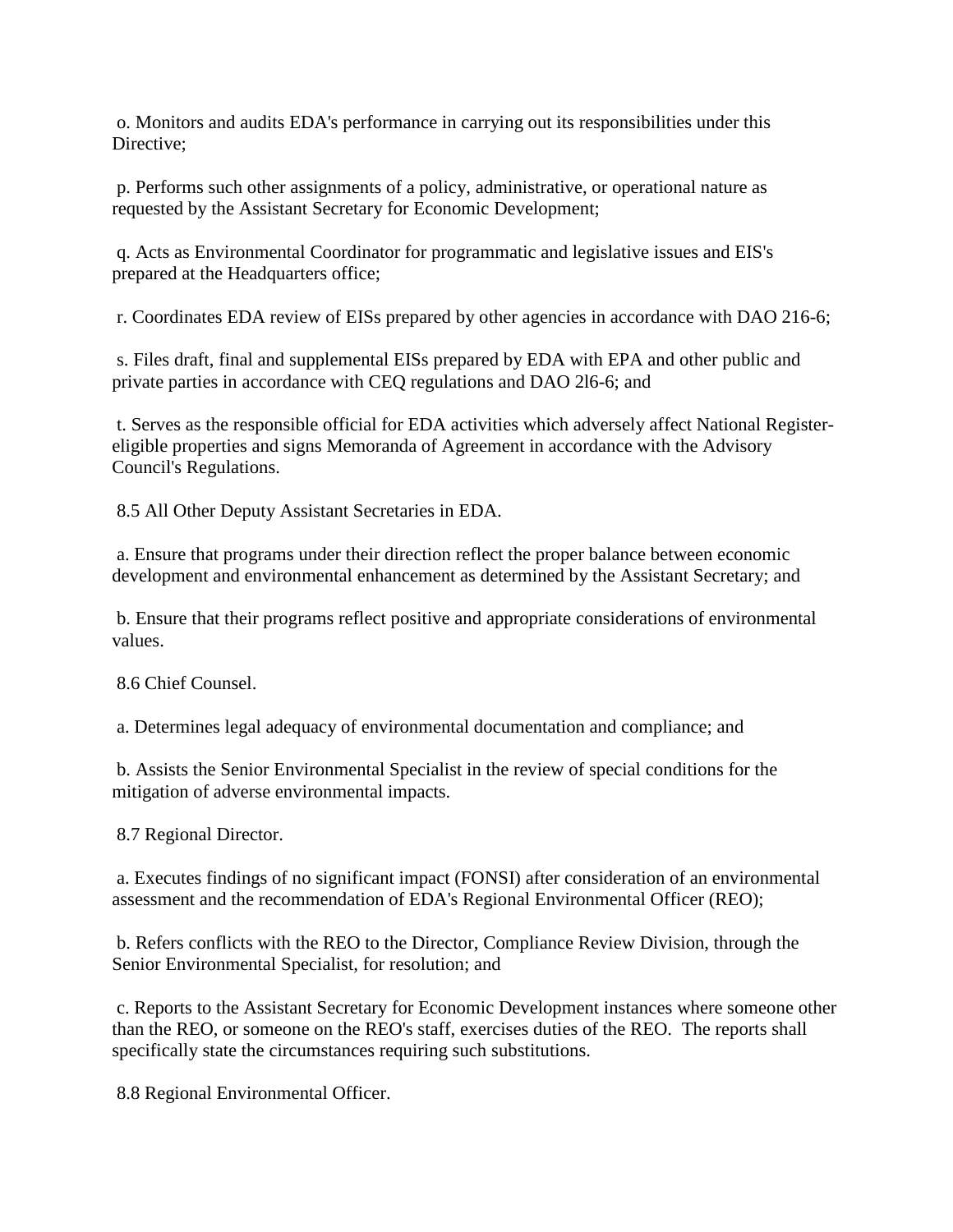a. Acts as principal advisor on environmental matters to the Regional Director and assists the Regional Director in the development of a regional strategy that is consistent with EDA's environmental program;

b. For all regional office actions, is responsible for environmental impact determinations, the necessity for environmental impact statements, and the preparation of all other environmental documentation;

c. Reviews environmental documentation and EISs prepared by other agencies and transmits comments to the Senior Environmental Specialist;

d. Reviews on a project-by-project basis the regional office's program activities, and recommends project approval, modification, or disapproval by the Regional Director based upon the balancing of anticipated beneficial or adverse environmental impacts against the anticipated economic benefits of the project, and in fulfilling of this Directive's requirements;

e. Represents the Regional Director at conferences and meetings dealing with environmental matters of a regional office nature;

f. Maintains liaison on regional office environmental matters with interested public groups and local, state, and other Federal agencies;

g. Reviews and evaluates proposals in terms of their environmental impact at the request of the Regional Director;

h. Develops and recommends controls for avoiding or mitigating adverse environmental impacts and monitors their implementation;

i. Provides assistance in resolving post-approval environmental matters at the regional office level;

j. Maintains records management system for those actions required by this Directive;

k. Provides guidance and training to regional office staff, including Economic Development Representatives, on the requirements of this Directive;

l. Performs other assignments of an administrative or operational nature that may be requested by the Regional Director or the Senior Environmental Specialist;

m. Coordinates with the State Historic Preservation Officer (SHPO) all actions that may have a potential effect on cultural resources;

n. For actions affecting cultural resources, formulates mitigation measures in consultation with the SHPO and submits a request to the Advisory Council on Historic Preservation (ACHP) for its review and comment;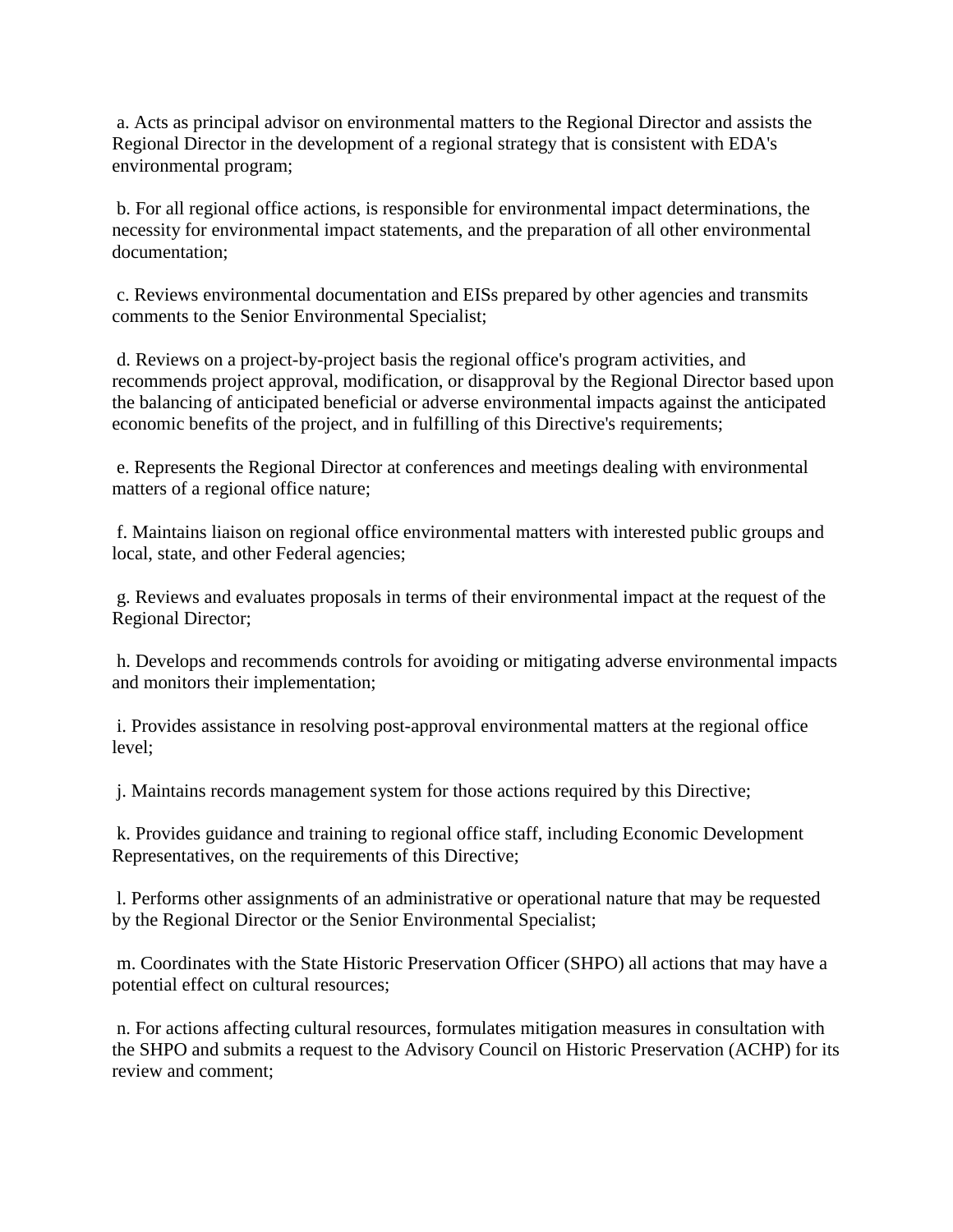o. Consults with the Senior Environmental Specialist concerning mitigation measures if there is disagreement with the SHPO, the ACHP, the applicant, or another affected Federal agency;

p. For projects adversely affecting cultural resources, submits information to the Senior Environmental Specialist for further coordination with the ACHP;

q. Submits requests to the Keeper of the National Register of Historic Places for determinations of eligibility;

r. Reviews all initial Overall Economic Development Plans (OEDP) for new district designations to ensure environmental compliance with OEDP Guidelines and makes recommendations on annual OEDP long range environmental planning.

8.9 Division Chiefs.

a. Assure timely submission of initial and follow-up information to REO;

b. Notify REO of preapplication conferences;

c. Identify and consider alternatives to proposed actions;

d. Assure timely compliance with NEPA requirements in project processing;

e. Assure that mitigation measures are implemented; and

f. Inform REO of any substantive changes in the proposed action of significant new information that becomes available concerning potential environmental impacts.

8.l0 Regional Counsel.

a. Determines legal adequacy of environmental documentation and compliance; and

b. Assists the REO in the review of special conditions for the mitigation of adverse environmental impacts.

8.ll Economic Development Representative.

a. Informs applicants of EDA environmental requirements;

b. Assists applicants in properly responding to environmental questions in the application before it is submitted to EDA;

c. Assists REO by providing requested information;

d. Assures that the environmental portion of the application has been completed; and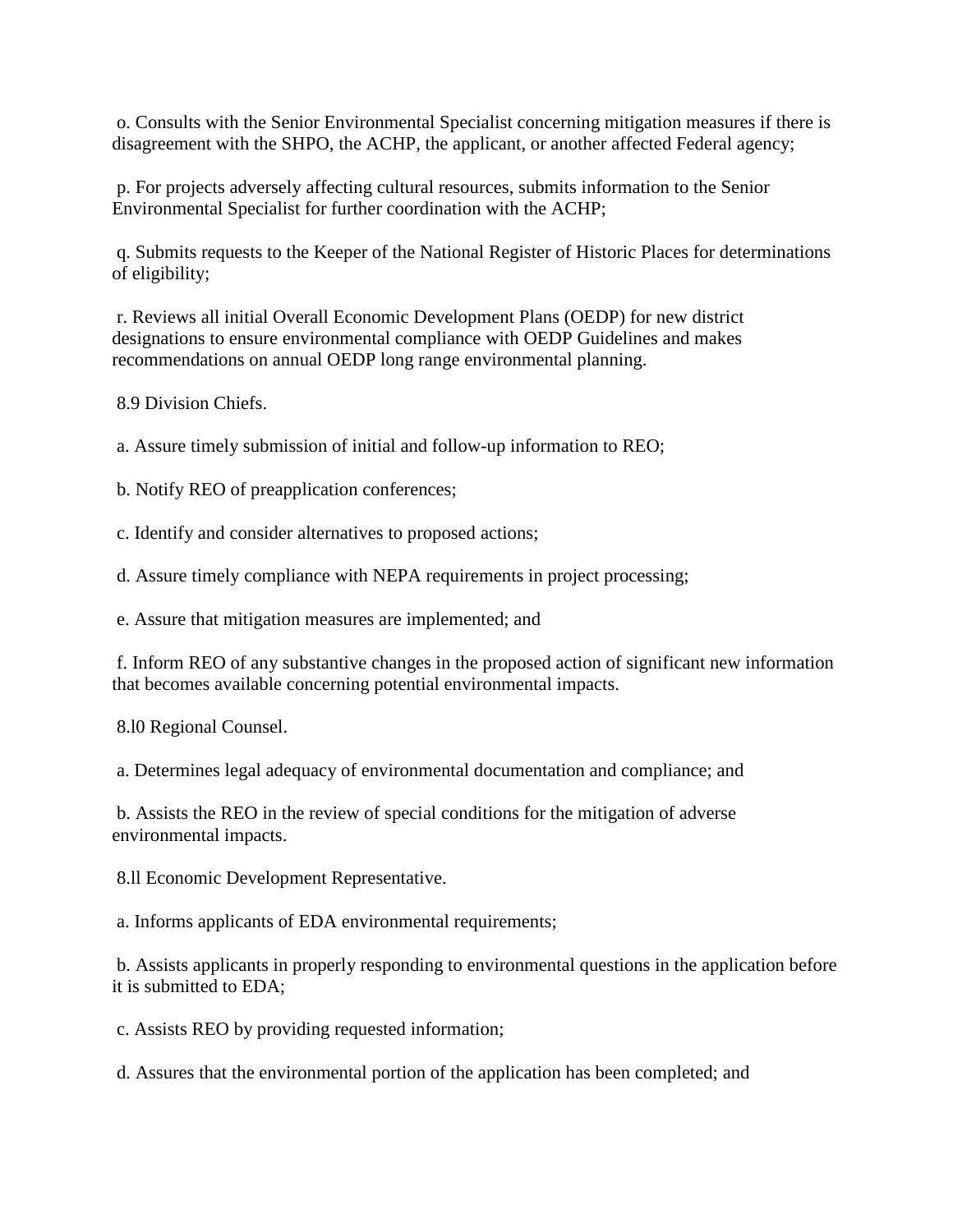e. Submits written verification of site visits, the nature of environmental issues or controversies, and the accuracy of applicant's environmental assessments.

8.l2 Applicant.

a. Provides environmental information requested in the application and needed for Agency review, at the earliest possible time;

b. Shall pay particular attention to the need to assess the cumulative impacts of the total proposal (40 C.F.R. l508.7);

c. For public works projects, meets requirements of Executive Order l2372 and submits comments to regional office;

d. Initiates compliance with Section l06 of the National Historic Preservation Act of l966, by submitting appropriate information to the SHPO, at the earliest possible time.

8.l3 EIS Coordinator.

For EIS's prepared by EDA as either the lead or the joint-lead NEPA agency, or in cooperation with another agency (cooperating

agency), the Senior Environmental Specialist (or a delegated REO) shall assume the role of the EIS Coordinator. The responsibilities of the EIS Coordinator are to:

a. Act as EDA point of contact for all sections relating to the EIS;

b. Arrange for the preparation and publication of all notices;

c. Develop the scope of work for the EIS;

d. Arrange with the funding program (technical assistance,

public works for step one grants, etc.) officer for the preparation and distribution of requests for proposals for EISs to be prepared under contracts;

e. Review the contractors' proposals and make the selection of a contractor;

f. Supervise the contractor on the day-to-day development of the EIS;

g. Review and comment on the contractor's EIS work;

h. Coordinate with any interested or affected parties;

i. Chair public meetings and hearings; and

j. Assure that EIS requirements of NEPA, the CEQ Regulations, DAO 216-6 and this Directive are met.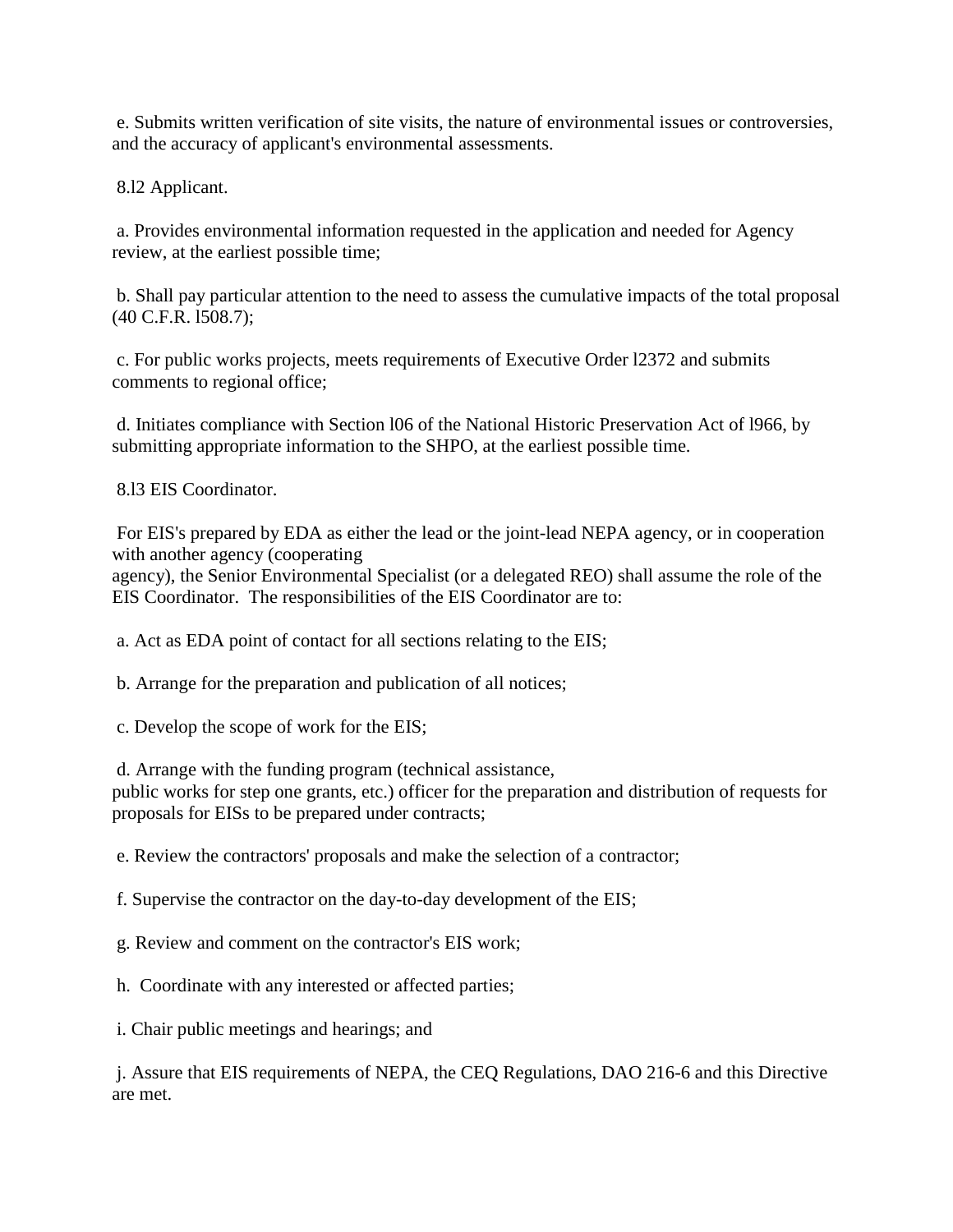For EISs in which EDA is a cooperating agency, the EIS coordinator responsibilities may include all of the above responsibilities, but shall as a minimum include items a, c, e, g, and j above. In addition, the EIS Coordinator shall attend all meetings and hearings relating to the EIS.

9. Environmental File.

EDA shall prepare an environmental file for each project as part of the official project file which shall contain the following, as appropriate:

a. The Economic Development Representative's signed assurance as required in paragraph 8.lle (see Exhibit E);

b. Comments per Executive Order l2372 from the appropriate state and area wide clearinghouses, including all supplemental comments made by reviewing agencies;

c. Comments, permits and documents of an environmental nature from Federal agencies, nonFederal or private organizations, or interested individuals;

d. The completed environmental assessment and impact determination;

e. Where required, draft, final or supplemental environmental impact statement, and the record of decision;

f. For projects requiring an environmental impact statement and the Assistant Secretary's approval, the Senior Environmental Specialist's review and certification that the requirements of this Directive have been met and a recommendation for approval or disapproval to the Assistant Secretary based on a balancing between the goals of economic development and environmental enhancement;

g. Copies of minutes, recordings or transcripts of any public meetings or hearings;

h. Copies of any environmental notices;

i. Findings required under EDA Directive l7.04 for actions affecting floodplains or wetlands;

j. Other documents as referenced or incorporated in the EDA environmental assessment; and

k. Other findings as may be required by those mandates listed in Chapter l, Section l.

# **17.02-2.02 CLASSES OF EDA ACTIONS**

l. Introduction.

All EDA actions shall receive appropriate environmental review. The extent of the environmental review will depend upon the conditions present in each case. All reviews shall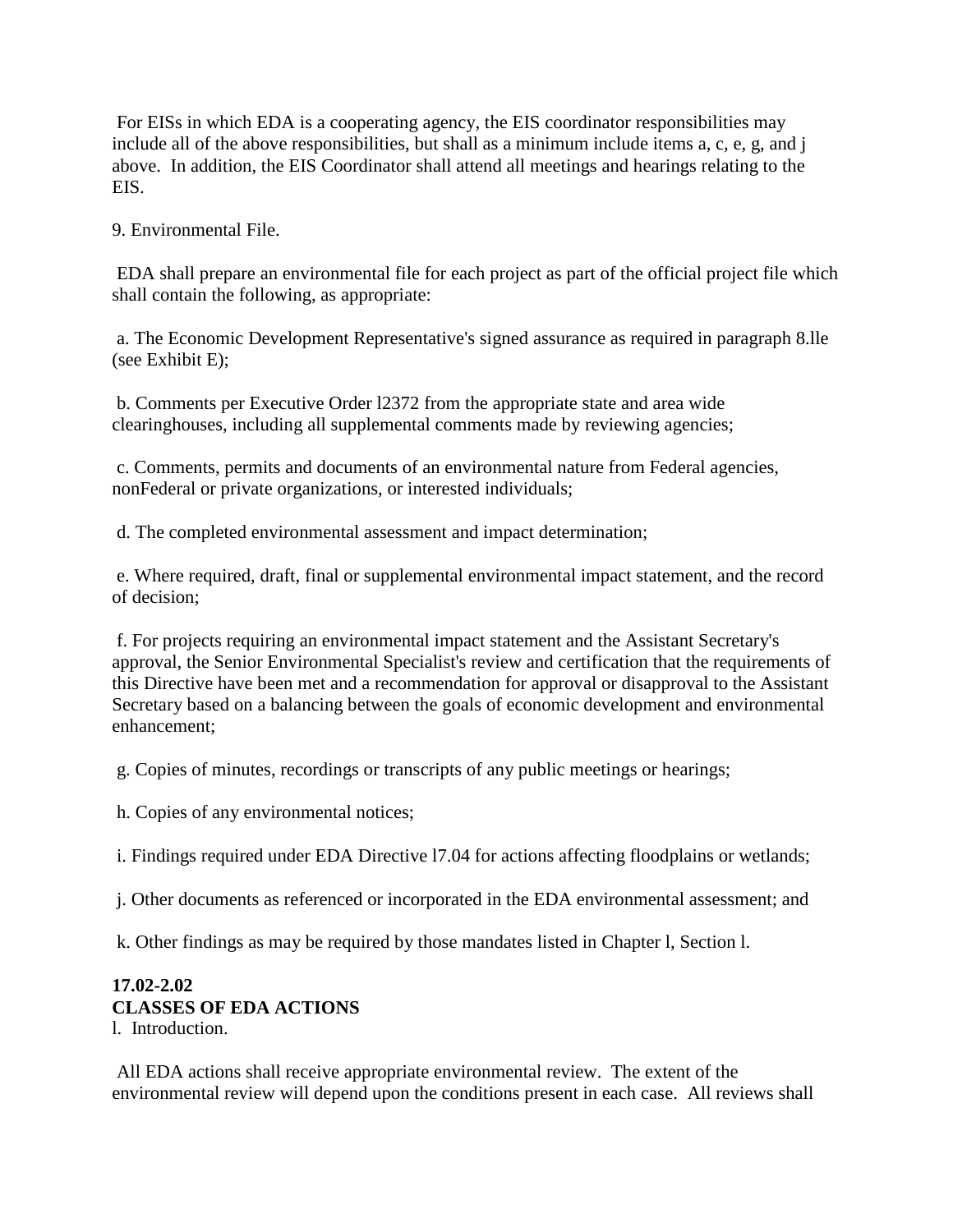consider, in addition to the primary impacts resulting from a proposed action, secondary and cumulative impacts. The classes of EDA actions (Sections 2 through 4) and indicators of significance (Section 5) are listed below. The indicators shall be used as a part of the review process to help determine the level of review that is necessary. Except for those actions that are categorically excluded from the requirement to prepare an EIS or EA (paragraph 2) the range of appropriate review runs from completion of an Environmental Checklist to preparation of a final EIS and record of decision.

2. Class I, Actions That Normally Do Not Require Either an Environmental Impact Statement (EIS) or an Environmental Assessment (EA).

The actions in subparagraphs a through l below are categorically excluded from the requirement to prepare an EIS or an EA under normal circumstances. During the application review process the REO shall document the file to reflect the fact that the action qualifies for the exclusion and shall be alert to unusual conditions that would require an EIS or an EA. A project categorically excluded from compliance with NEPA under this section may still require full compliance with EDA

Directive l7.04. The following economic assistance actions are categorically excluded because Agency experience has shown that they do not significantly affect the quality of the human environment.

a. Loans or loan guarantees for working capital (the purpose of which is to provide for the continuation of existing operations).

b. Interest subsidy for existing loans and/or actions covered in this exclusion.

c. Loans and loan guarantees to restructure debt.

d. Acquisition of machinery and equipment (M&E) unless these require applications for or amendments to existing air, water or solid waste permits.

e. Additional funds to cover cost overruns for previously EDA-funded and environmentallyassessed activity.

f. Weatherization of nonhistoric activity.

g. Repairs to plant and equipment, or replacement-in-kind of utilities and infrastructure on facilities currently operating under permit compliance.

h. Environmental monitoring.

i. Research, planning grants and technical assistance projects that are not reasonably expected to commit the Federal Government to a course of action, or to result in legislative proposals, or to result in direct development.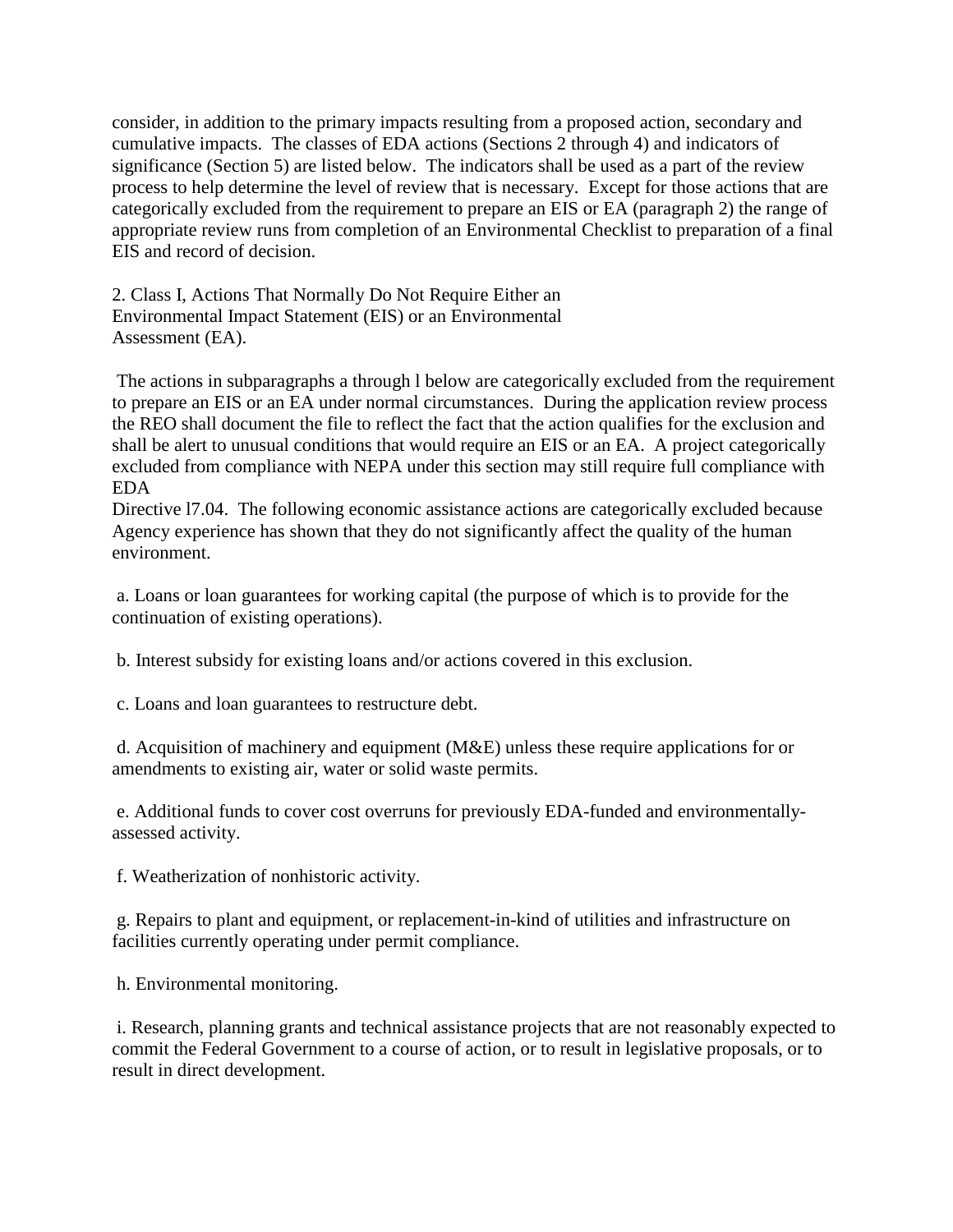j. Title IX Revolving Loan Fund grants with no identified loan recipients, SSED and LTED strategies.

k. EDA administrative actions in support of maintaining normal day-to-day operations such as personnel actions, travel, procurement of supplies, etc.

l. Procurement contracts for EISs, EAs, office space, supplies, etc.

3. Class II, Actions That Normally Require EAs.

An EA shall normally be prepared for these actions to determine if an EIS is necessary:

a. Any action located in or potentially affecting the values and functions of a floodplain or wetland;

b. Any action affecting cultural resources either listed on or eligible for the National Register of Historic Places, unless excluded by this Directive or a programmatic Memorandum of Agreement with the ACHP;

c. New infrastructure such as roads, waterlines, or sewer lines;

d. Actions that may affect prime farmlands;

e. Actions that result in changes in land use;

f. Activities related to development of tourism or recreational facilities;

g. Any action which involves the generation, development, manufacture, transportation, storage, disposal, procurement, reprocessing, recycling, or use of toxic or hazardous materials;

h. Feasibility studies for the development of energy facilities or depletable natural resources; or

i. All other Agency program actions not otherwise excluded (Class I) or normally requiring an EIS (Class III).

4. Class III, Actions That Normally Require an EIS.

The actions in a through c , normally require the preparation of an EIS because they either meet the indicators of significance, they are required by other Agency Directives, or experience has shown that significant impacts are normally associated with such actions.

a. Construction of a critical action within the boundaries of a critical action floodplain, as defined by EDA Directive l7.04.

b. Construction of nonfunctionally dependent activities located in wetlands (a functionallydependent use is one which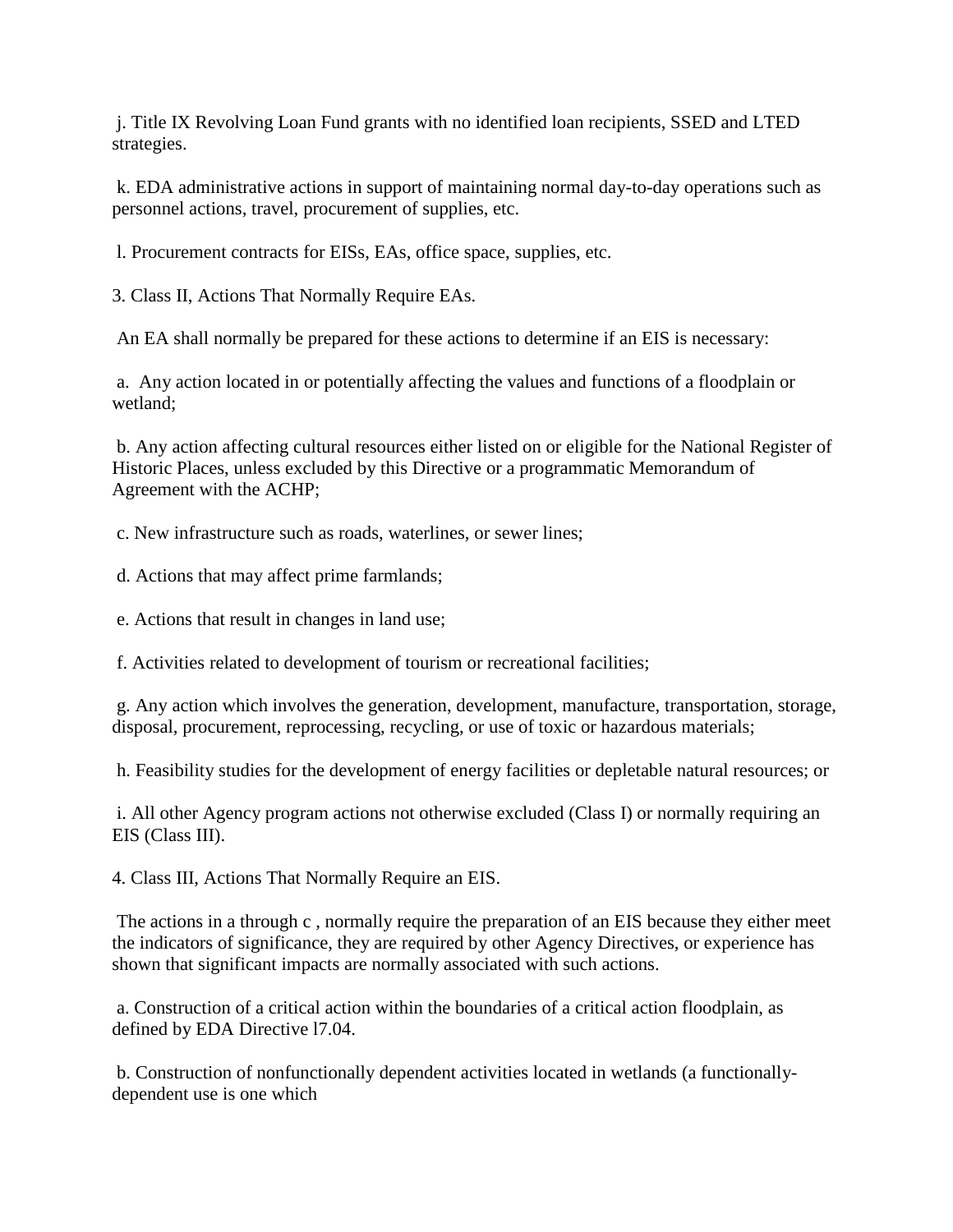cannot perform its intended purpose unless it is located or carried out in close proximity to water).

- c. Regional or multicounty water or sewer systems.
- 5. Indicators of Significance.

Classes I and III were established in part on the indicators of significance. The determination of whether Class II actions require an EIS or a lesser form of environmental review shall be made based on the following indicators and be consistent with the definition of significant as promulgated in Section l508.27, Council on Environmental Quality's Regulations for Implementing the Procedural Provisions of NEPA. This Directive does not arbitrarily establish the number of indicators of significance that must be exceeded before an EIS is required on an action, because each proposed action must be evaluated on a case-by-case basis. However, normally if two or more of the indicators are exceeded, an EIS is required. It is possible that exceeding any one of the following single indicators may trigger the necessity for an EIS.

#### a. Traffic generated by the action would represent a

ten (l0) percent increase in average daily traffic volume on the access roads to the site or the major arteries in the affected area, and peak-hour congestion occurs daily on the access road to the site or on the major arteries in the affected area.

b. The action may lead to a violation of Federal, state or local law or requirements imposed for the protection of the environment; for example, if air quality standards have been violated within the past year and the project is expected to increase emissions, or construction traffic or project noise will definitely be in violation of noise standards and one or more types of sensitive receptors would definitely be at risk.

c. The proposed project, its contractors, or final solid waste disposal site(s) will not be in compliance with the EPA's "Solid Waste Management Guidelines" for thermal processing and land disposal, storage and collection, source separation, and resource recovery facilities; or with any other Federal, state, or local regulations, standards, or health codes or the final disposal site(s) will not have adequate capacity for the solid waste from the proposed project.

d. Public utilities which do not have and will not have in the near future sufficient capacity to provide reliable service to the project and cannot ensure delivery of required flow for average and peak periods.

e. The action is located on or near an active geological fault or unique geological features.

f. Wastewater generated by the applicant's facility will represent more than three (3) percent of the unused capacity (considering pending applications) of the available treatment facilities and the level of treatment does not meet the Clean Water Act compliance schedule.

g. The proposed project will not be compatible with the present land use character of the specific site or affected area.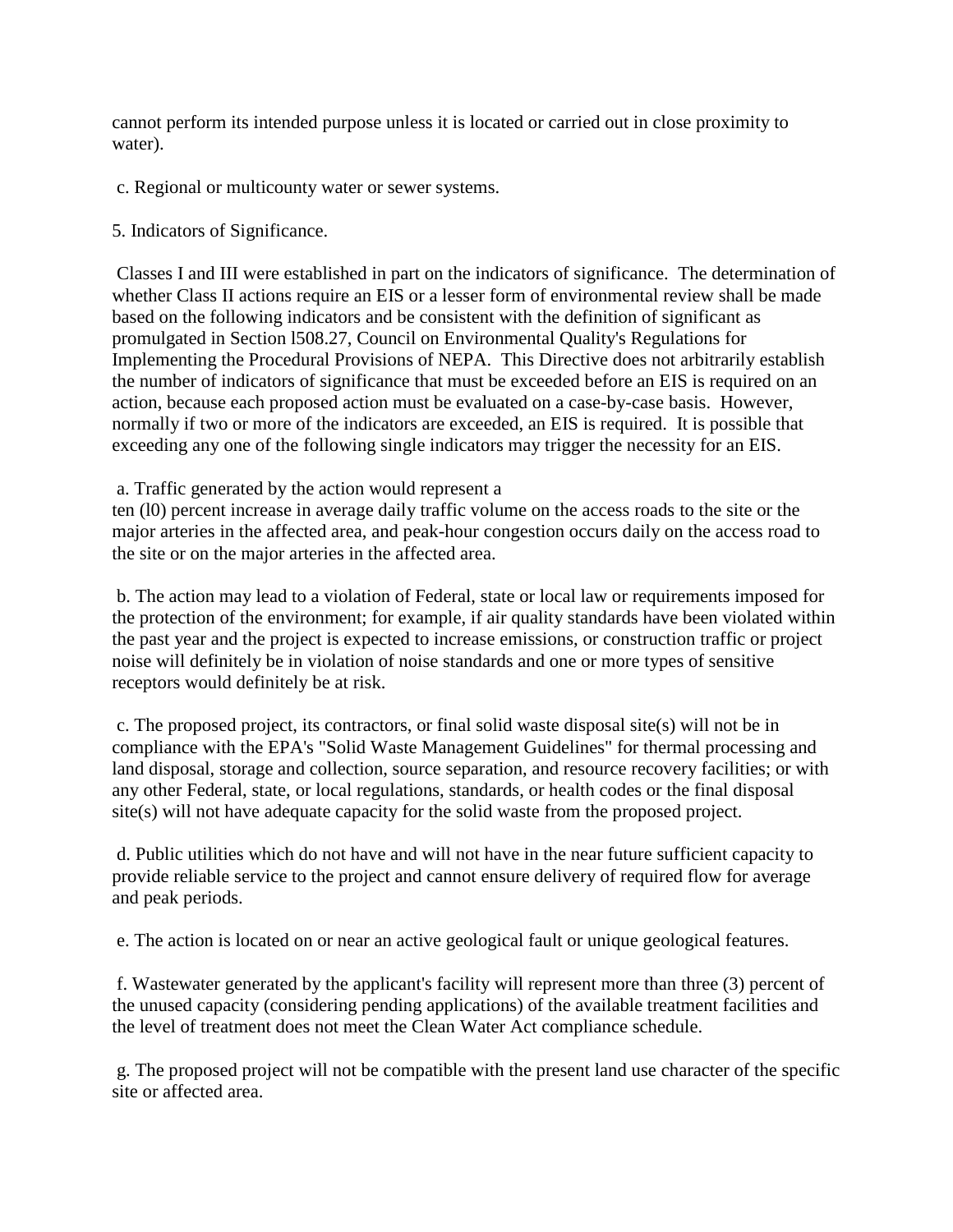h. The proposed action may adversely affect an endangered or threatened species or its habitat.

i. The proposed action may adversely affect or be located in parklands, floodplains, wetlands, wild and scenic rivers, or other ecologically critical areas.

j. The proposed action will result in the handling of a significant amount of toxic, hazardous, or radioactive materials.

k. Archeological or cultural resources on or potentially eligible for listing on the National Register will be adversely affected by the proposed action.

l. Local community service agencies indicate that one or more community services will be inadequate to serve the project.

m. The proposed project will permanently alter or severely affect an area that has been formally recommended for protection by Federal, state, regional, or local government agencies as part of a land use or development plan.

n. The proposed project lies on or adjacent to groundwater recharge areas, significant groundwater aquifers, domestic wells or well fields, or watersheds of significant surface water supplies.

o. The proposed project has generated an environmental controversy on a local, state, or national level, whether due to factors mentioned in a through n above, or for other reasons of an environmental nature.

p. The proposed project will be located on or adjacent to an active or abandoned toxic, hazardous or radioactive site or waste disposal facility.

q. The proposed action will result in the displacement or relocation of numerous businesses, residences, or farm operations.

#### **17.02-2.03 ENVIRONMENTAL ANALYSES**

l. Information Gathering and Environmental Analysis.

The type and amount of information gathered and the level of environmental analysis to be conducted will vary depending upon the type and scope of the proposed action, its alternatives, and the environmental setting. The methodologies used for this process vary from the general, nonquantitative to specific and quantitative. The responsible official must be sensitive to the advantages and shortcomings of each methodology as well as the level of analysis required for each proposed action. For these reasons, no one methodology is required.

2. Documentation of Environmental Analysis.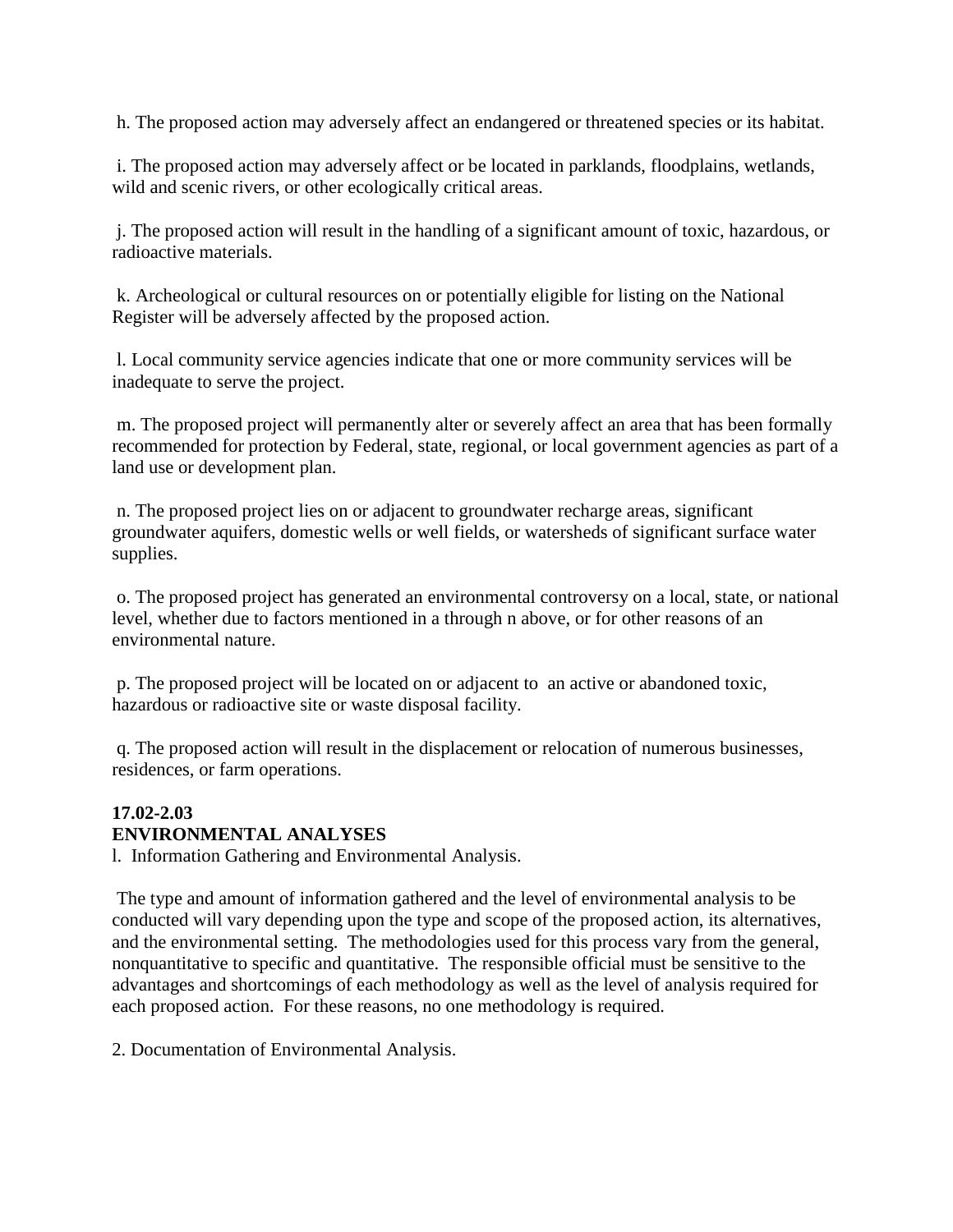The type and amount of documentation necessary for environmental analysis will vary with each individual action. Chapter II identifies EDA actions that require environmental analysis and classifies them according to the level of analysis required. EDA environmental analysis is normally documented in one of the following formats:

a. Class I, Statement of Exclusion.

For those projects identified as Class I actions, Categorical Exclusions, a finding will be made by the Agency environmental official and entered in the project folder. Such findings will include other environmental findings as appropriate (i.e., EDA Directive l7.04). All documentation is to be maintained in the environmental file.

b. Class II, Environmental Assessment (EA).

(l) The EA is an important document in the decision making process because it is used with other technical and economic studies as a basis for decisions by the responsible Agency officials. It is a public document and it may be entered as evidence to support decisions in hearings and court actions. Therefore, the EA shall disclose all pertinent information. It shall discuss the need for a proposal and the environmental impacts that may result from the proposal and any alternatives being considered. An EA is prepared for all Class II actions and may be prepared for Class I or Class III actions (Chapter 2.2). EA's vary in scope, length and content in accordance to the severity of potential environmental impacts.

(2) The first step in the environmental analysis shall be the completion of the Environmental Checklist (ED-538), Exhibit A. The checklist directs and organizes areas of study in the initial stages of the NEPA process.

The checklist shall be completed in consultation with appropriate technical specialists and the applicant or their representatives, as necessary. All background information shall be attached to the checklist or referenced in an attachment to the checklist to support the findings.

Upon completion of the checklist, the Agency environmental official will determine the need for more advanced environmental analysis or the preparation of a Finding of No Significant Impact (FONSI).

When the checklist accompanied by a FONSI is utilized as the final documentation of Agency NEPA compliance, all documents, reports, materials, etc., used in completing the checklist become part of the environmental project file.

(3) The EA is intended to be a brief analysis that provides sufficient evidence for determining whether to prepare an EIS or a FONSI. It is up to the discretion of the Agency environmental official to determine the extent of documentation needed beyond the ED-538. The EA may also be used as evidence of compliance with NEPA when no EIS is necessary, and to facilitate preparation of an EIS when one is necessary.

c. Class III, Environmental Impact Statement (EIS).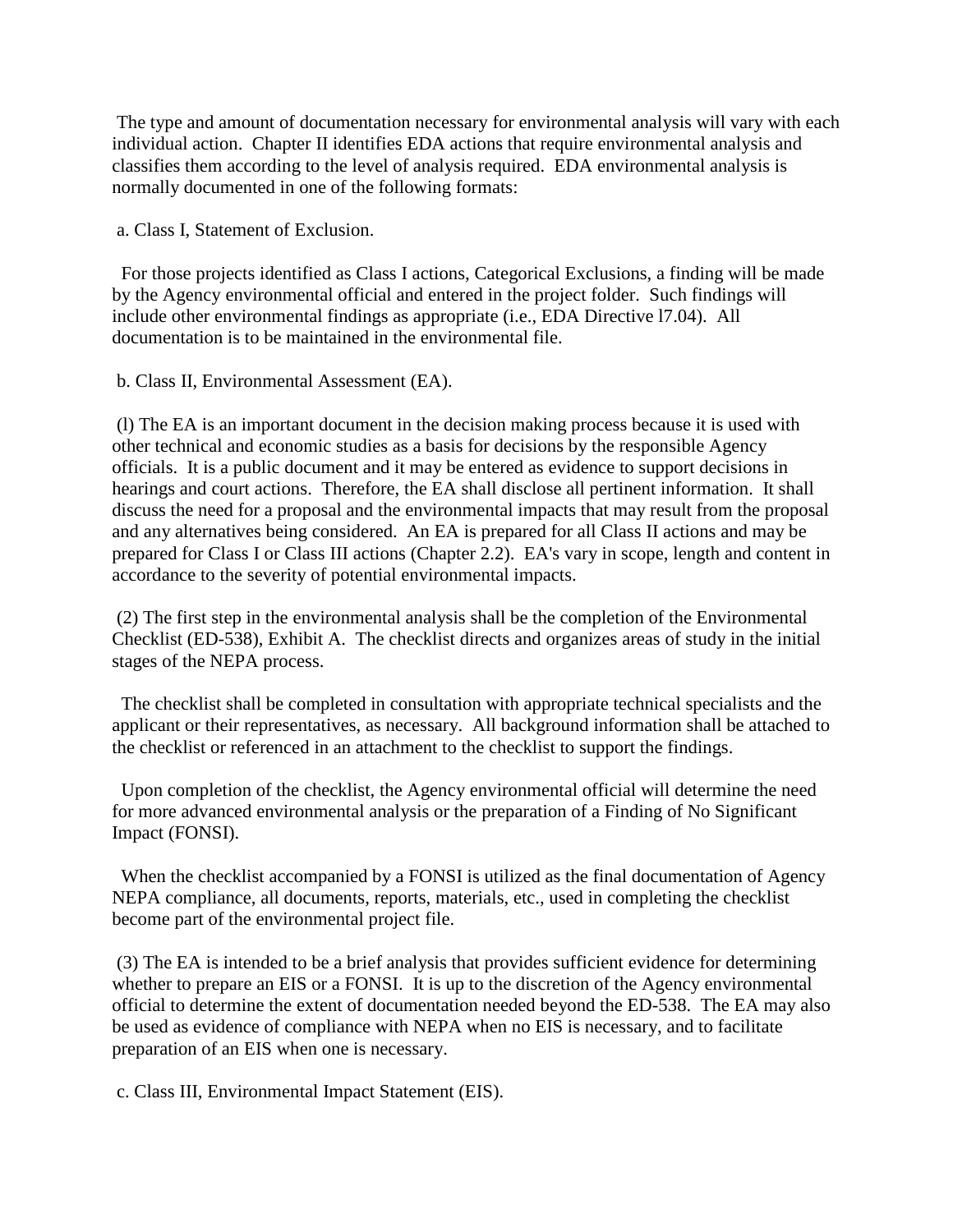The EIS shall be prepared to meet the requirements of the CEQ Regulations, DAO 2l6-6 and this Directive. It shall meet the requirements of Chapter 5.5 of this Directive.

3. Timing.

Preparation of the documentation of environmental impacts shall begin immediately after the initial indication that assistance may be requested from EDA. Exhibit B illustrates how NEPA compliance fits into the EDA process.

# 4. Reevaluation.

a. As the project develops through the various Agency decision points, all environmental considerations shall be periodically reevaluated by the appropriate Agency environmental official. Reevaluations are necessary because new relevant information may be developed or becomes available as an action proceeds. Other reevaluations shall be made as deemed necessary by the responsible official.

b. A reevaluation can be documented by anything from a new signature and date on an EA to the preparation of a new EA or an EIS.

#### **17.02-2.04 THE FINDING OF NO SIGNIFICANT IMPACT (FONSI)** l. Definition.

A Finding of No Significant Impact (FONSI), Exhibit C, is a document briefly presenting the reasons why an administrative decision is being made based upon the EA that the proposed action is not considered a major Federal action having a significant impact on the quality of human environment and, therefore, not requiring the preparation of an EIS. As necessary, other findings such as those required by EDA Directive l7.04, shall be incorporated into the FONSI to reduce paperwork.

2. Distribution.

The FONSI shall be made available to the public in accordance with CEQ Regulations  $[1501.4(e)(1)$  and  $(2)]$  and DAO 216-6. The FONSI shall be placed in the official project file.

# **17.02-2.05**

**PLANNING AND PROCESSING ENVIRONMENTAL IMPACT STATEMENTS (EISs)** l. Types of EISs.

There are three types of EISs that are likely to be prepared by EDA. They are:

a. Project.

Most EISs are prepared to assess the impacts from a single action proposed for funding by EDA.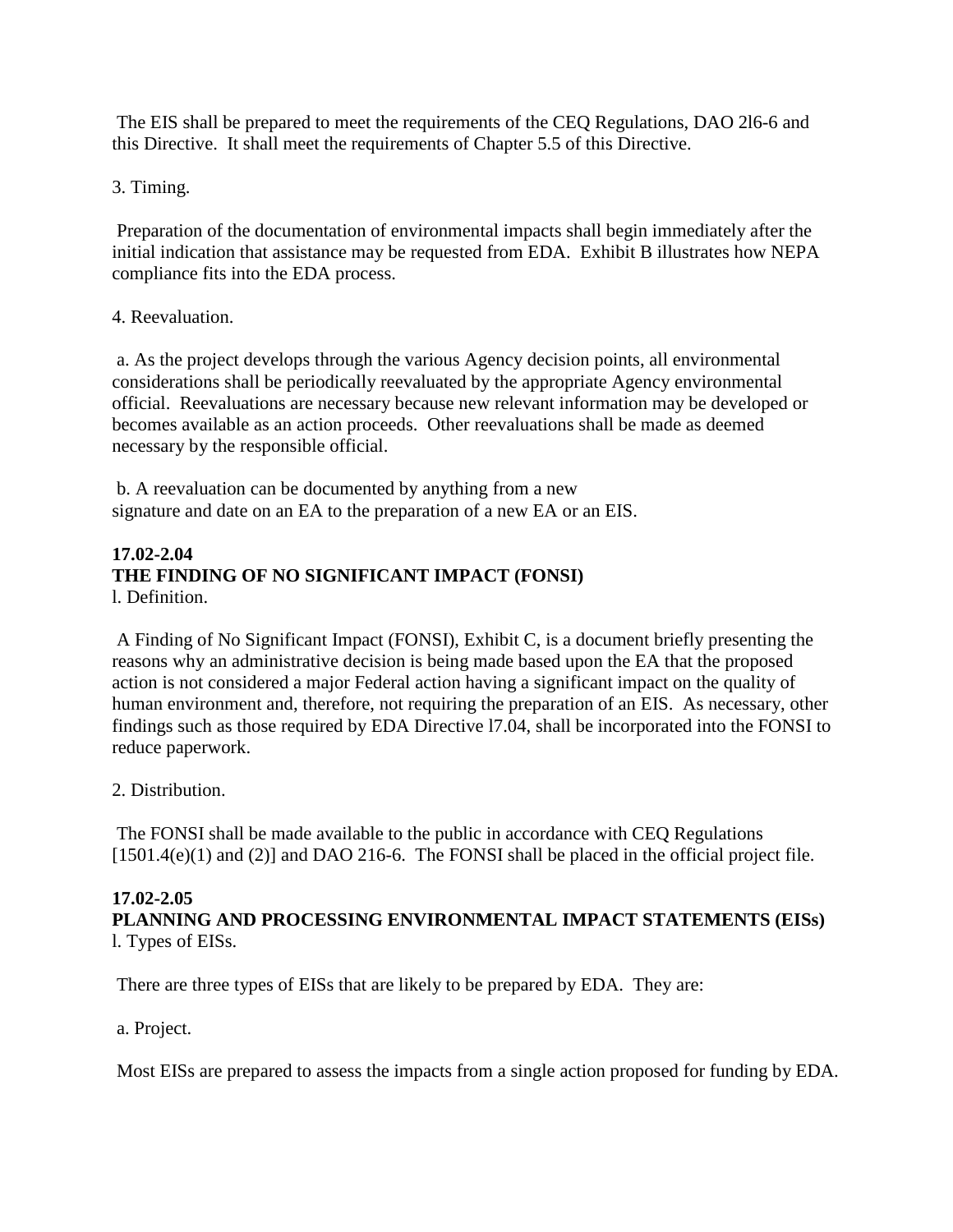b. Program.

Programmatic EISs cover actions which have relevant similarities, such as common timing, impacts, alterations, methods of implementation, or subject matter. They may evaluate new or existing programs or actions which have few known specifics and scopes which are difficult to determine. An example of this in EDA would be applications to support actions which result in the same types of environmental impact such as small scale alcohol plants.

#### c. Legislation.

EISs on legislative proposals are required when EDA develops or provides significant cooperation or support to any proposed legislation which would result in significant impacts on the human environment. Legislative EISs shall meet the requirements of DAO 2l6-6.

2. Stages of EIS Development.

An EIS is developed in several stages. They follow the following sequence.

2.l Preliminary Draft EIS.

The preliminary draft EIS is a working draft circulated for internal EDA review and, as appropriate, to cooperating agencies. It meets, subject to review, all the requirements of a draft EIS.

#### 2.2 Draft EIS (DEIS).

The DEIS is prepared in accordance with the scope decided upon in the scoping process. It identifies and analyzes the anticipated environmental impacts of a proposed action and its alternatives and discusses how the adverse impacts will be mitigated. It includes comments of cooperating agencies as appropriate. The DEIS must fulfill and satisfy to the extent possible the requirements of a final environmental impact statement (FEIS). It is filed with EPA and circulated to appropriate parties in accordance with CEQ Regulations.

2.3 Preliminary Final EIS.

The preliminary final EIS is a working document circulated for internal EDA review and, as appropriate, to cooperating agencies. It meets, subject to review, all the requirements of an FEIS. It also includes comments received during review of the DEIS.

2.4 Final EIS.

The FEIS is based on the DEIS and contains the Agency's response to comments received on the DEIS. The FEIS is circulated for public review and comment in accordance with CEQ Regulations.

2.5 Supplemental EIS.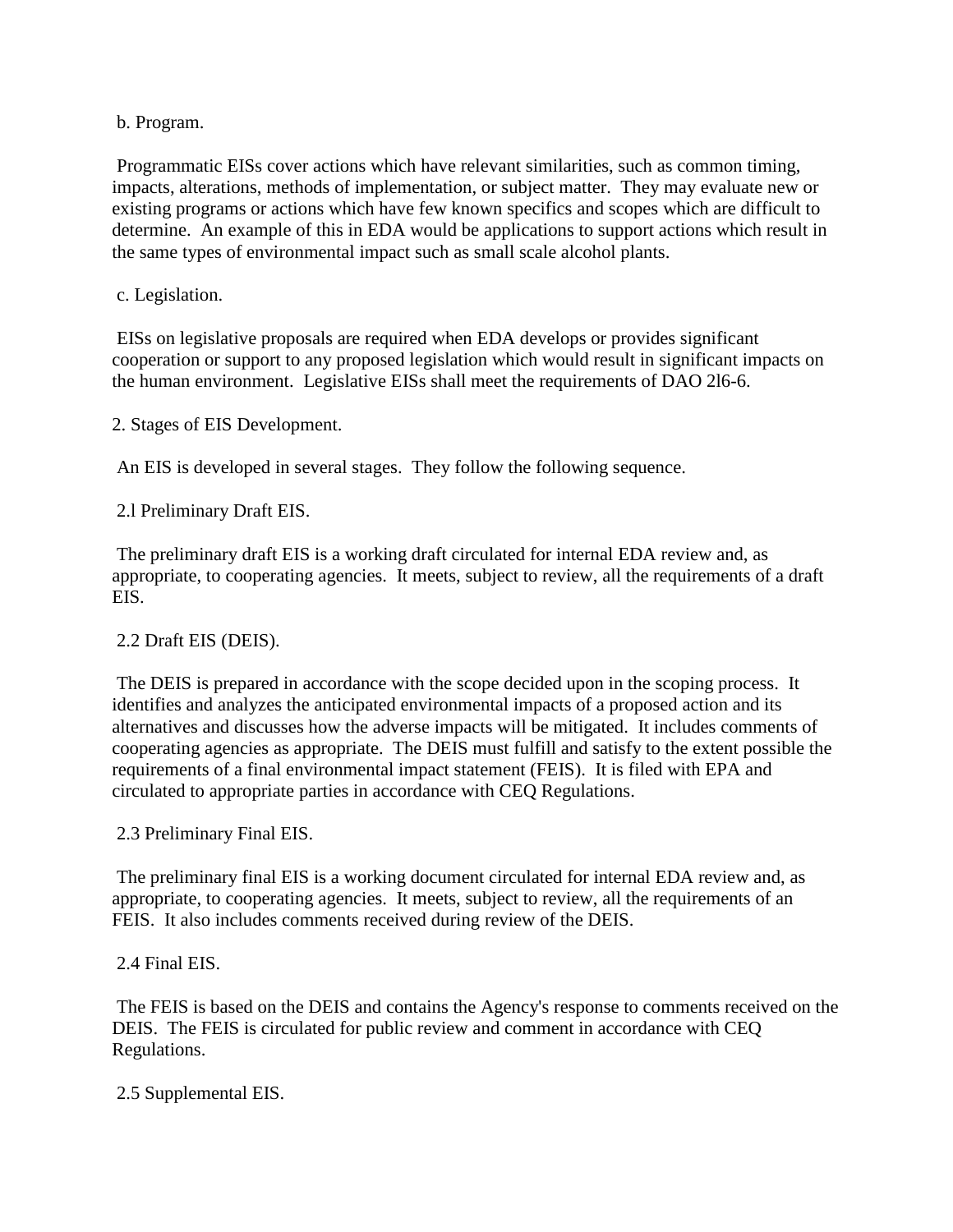A supplemental EIS is subject to the same requirements as a draft or final EIS. Supplements to draft or final EISs shall be prepared if:

"(i) There are substantial changes in the proposed action that are relevant to environmental concerns; or

(ii) There are significant new circumstances or information relevant to environmental concerns and bearing on the proposed action or its impacts  $(1502.9 (c) (l))$ ."

2.6 Additional Information.

Additional information addressing environmental concerns pertinent to a particular project (updated noise, air quality, historic, public or employee health studies or data, etc.) may be made available to the public at any time during the EIS process. Such information may have a direct bearing on project impacts and would fulfill EDA's duty to disclose relevant project information. It does not result in a substantial change in the scope of the project or reveal new information which would result in substantial changes in environmental impacts resulting from the project as proposed. Should the information or data result in either condition referenced above, see supplemental EIS section.

Additional information shall be:

a. Sent to the EPA regional office;

b. Filed with the Office of Environmental Review as the official repository for NEPA documents;

- c. Filed with the REO for appropriate distribution;
- d. Filed with the Senior Environmental Specialist;
- e. Mailed to all recipients of the draft or final EIS;
- f. Included in the public record used by the decision maker; and
- g. Made available in selected locations with the draft and final EIS for public inspection.
- 3. Timing and Planning of the EIS.
- 3.l Sequence of timing.

Exhibit D presents the timing-sequence of action related to EIS preparation. It indicates the sequence of appropriate actions that must be taken in order to facilitate preparation of the EIS.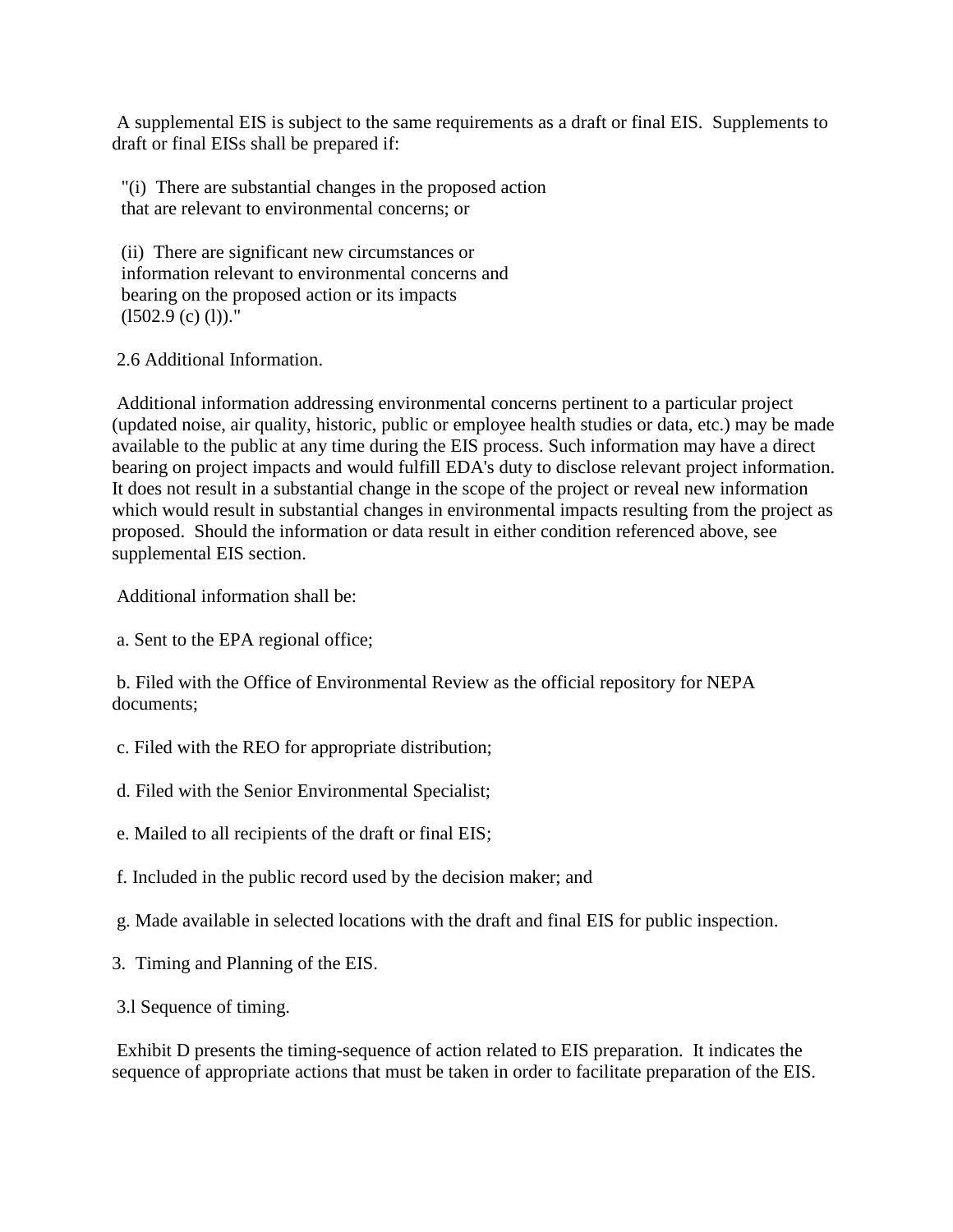3.2 Timing.

40 CFR Section l502.5 of the CEQ Regulations requires:

"An agency shall commence preparation of an environmental impact statement as close as possible to the time the agency is developing or is presented with a proposal (Sec. l508.23) so that preparation can be completed in time for the final statement to be included in any recommendation or report on the proposal. The statement shall be prepared early enough so that it can serve practically as an important contribution to the decision making process and will not be used to rationalize or justify decisions already made. . ."

3.3 Early Planning.

Immediately after an environmental assessment has been prepared on an action and a determination has been made that the action is a major Federal action significantly affecting the quality of human environment, the Regional Environmental Officer shall contact the Senior Environmental Specialist, who will designate the EIS coordinator.

3.4 Notice of Intent.

a. A Notice of Intent to prepare an EIS shall be prepared for publication in the Federal Register. For actions subject to

EO l2372, notification under this procedure will include the statement that an EIS will be prepared.

b. The notice shall:

(l) Briefly describe the proposed action and alternatives;

(2) Include the name and address of the responsible Agency official, and

(3) Request written comments regarding the scope of the EIS, if a scoping meeting is not planned (see paragraph 4.6 below).

c. The Notice of Intent will be submitted to the Federal Register by the Senior Environmental Specialist.

3.5 Initiating the Scoping Process.

Scoping is a process by which other Federal agencies, the public and the applicant are invited, through meetings or correspondence, to identify the significant issues to be addressed in assessing the proposed action and alternatives. Conversely this process also identifies those issues or impact areas to be given nominal attention in the EIS.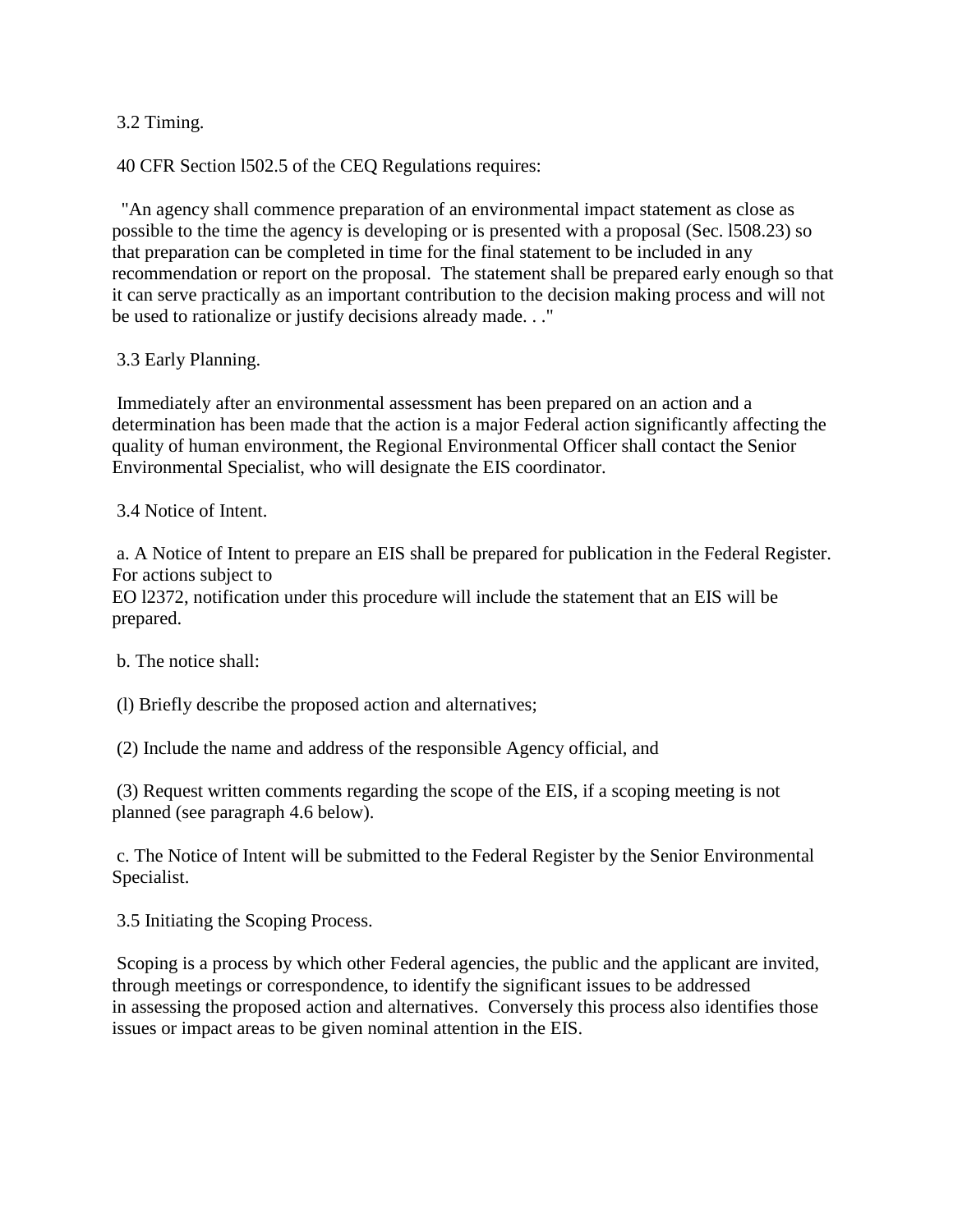a. As soon as possible after, or concurrent with, the publication of the Notice of Intent in the Federal Register, the EIS Coordinator shall begin the scoping process. The scoping process shall be accomplished in accordance with the CEQ Regulations and EO l2372.

b. The public involvement requirements listed in

40 CFR Section l506.6(b) of the Regulations shall be considered by the EIS Coordinator as the means to inform the public about the scoping process.

c. The Environmental Protection Agency, the EO l2372 single point of contact, the local planning authority, the SHPO, the applicant, and other interested parties with identified interests in the project shall always be informed about the scoping meeting.

3.6 How to Hold a Scoping Meeting.

Scoping meetings shall conform to the following conditions:

a. The meeting shall be opened by the EIS Coordinator or appropriate EDA official who will act as moderator with a brief presentation on the proposed action.

b. The meeting shall not be used as a forum to debate the merits of the proposed action.

c. The interested participants shall be asked to register by mail or in person for an opportunity to make a presentation at the meeting. They shall be allowed to speak in the order of registration and shall be followed by those who have not registered.

d. A time limit, not to exceed ten minutes, shall be established for each oral presentation. (This condition may be modified by the moderator of the meeting.)

e. Written comments shall be accepted for incorporation into the record at the meeting and for ten workdays following the meeting.

f. A verbatim transcript or recording of the meeting shall be made a part of the administrative record and be available to the public for review or purchase at cost.

3.7 Completing the Scoping Process.

The scoping process shall be considered complete when the provisions of 40 CFR Section l50l.7(a) (2) through l50l.7(a) (7) of the CEQ Regulations have been accomplished.

4. Content of EISs.

4.l Preliminary Draft EIS and Preliminary Final EIS.

A detailed document which identifies and analyzes the anticipated environmental impacts of a proposed action and its alternatives and discusses how the adverse effects will be mitigated, are internal working documents which after review result in draft or final EISs.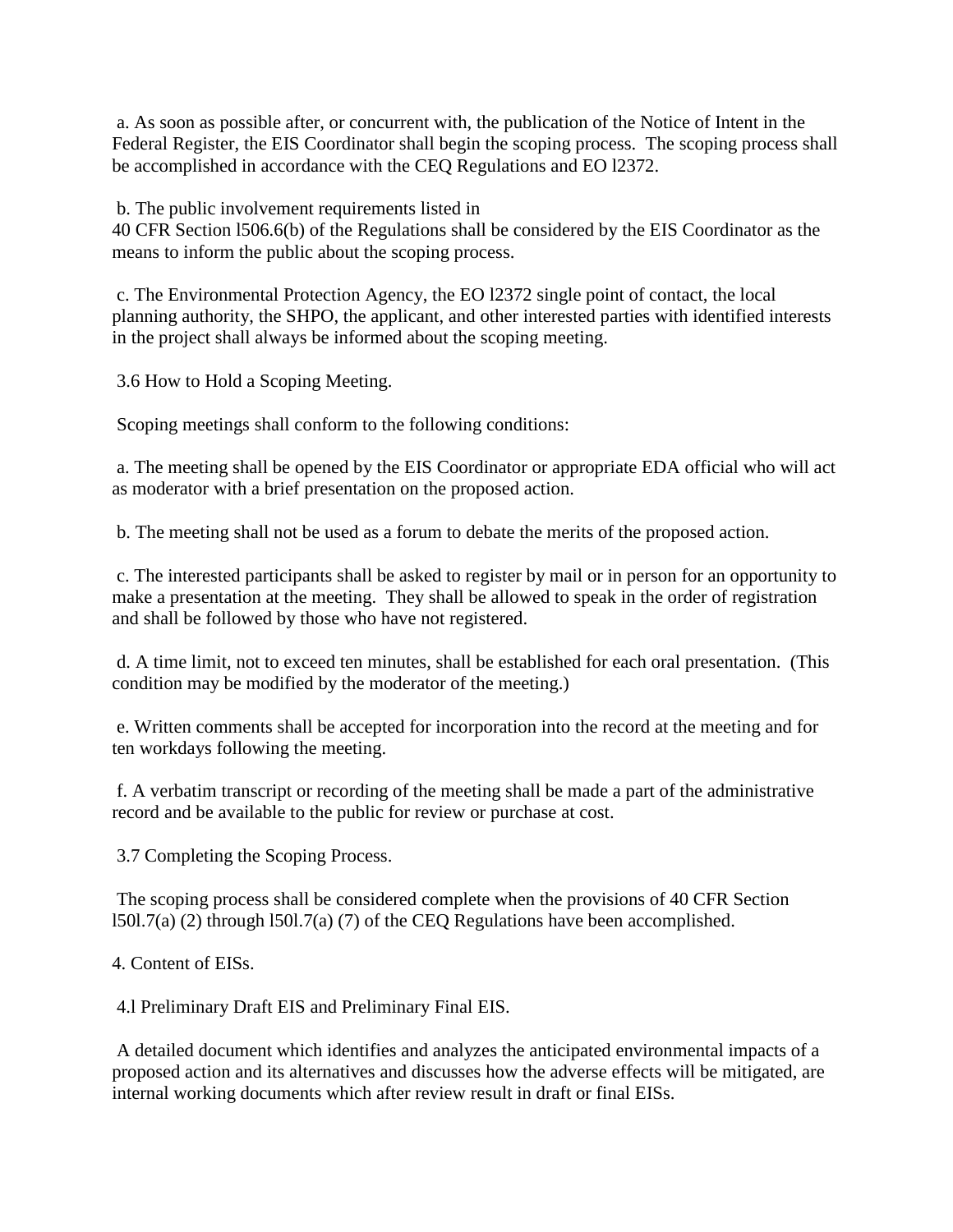4.2 The Final EIS.

The FEIS shall reflect the data and substantive comments submitted on the DEIS by other Federal agencies, state and local officials, individuals and groups and the EDA responses to those comments.

a. If changes in response to comments are minor and are confined to factual corrections and explanations as to why the comments do not require further Agency response, the FEIS circulated to the EPA regional offices and the public shall be composed of:

(l) A new cover sheet;

(2) Errata sheets;

(3) Comments received on the DEIS; and

(4) Responses to the comments.

The five copies filed with the EPA Office of Environmental Review shall be affixed to copies of the DEIS.

There exists a subtle but significant difference between "circulating" and "filing" an EIS. Statements are filed with the EPA Office of Environmental Review, as an official repository, and circulated to the public and EPA regional offices.

b. If changes in the DEIS exceed the conditions in Section 4.2a, above, the following requirements apply to the FEIS:

(l) Changes and additions to the text of the DEIS shall be marked by a vertical line in the margin, unless the FEIS differs substantially from the DEIS;

(2) Where opposing professional views and responsible opinions have been overlooked in the DEIS and are then brought to the Agency's attention, the action should be reviewed and a meaningful reference made in the FEIS to opposing views as well as EDA's position on the issues raised;

(3) All substantive comments received on the DEIS (or summaries thereof when comments have been exceptionally voluminous)

shall be addressed in the FEIS. All comments whether or not they are considered to merit individual discussion in the text of the statement shall be attached to the FEIS; and

(4) Where appropriate, substantive comments on the DEIS should be correlated to the text of the FEIS by placing a page

or section number in the margin of the comment designating the location of the proper response.

4.3 Preparation of Supplemental Draft or Final EISs.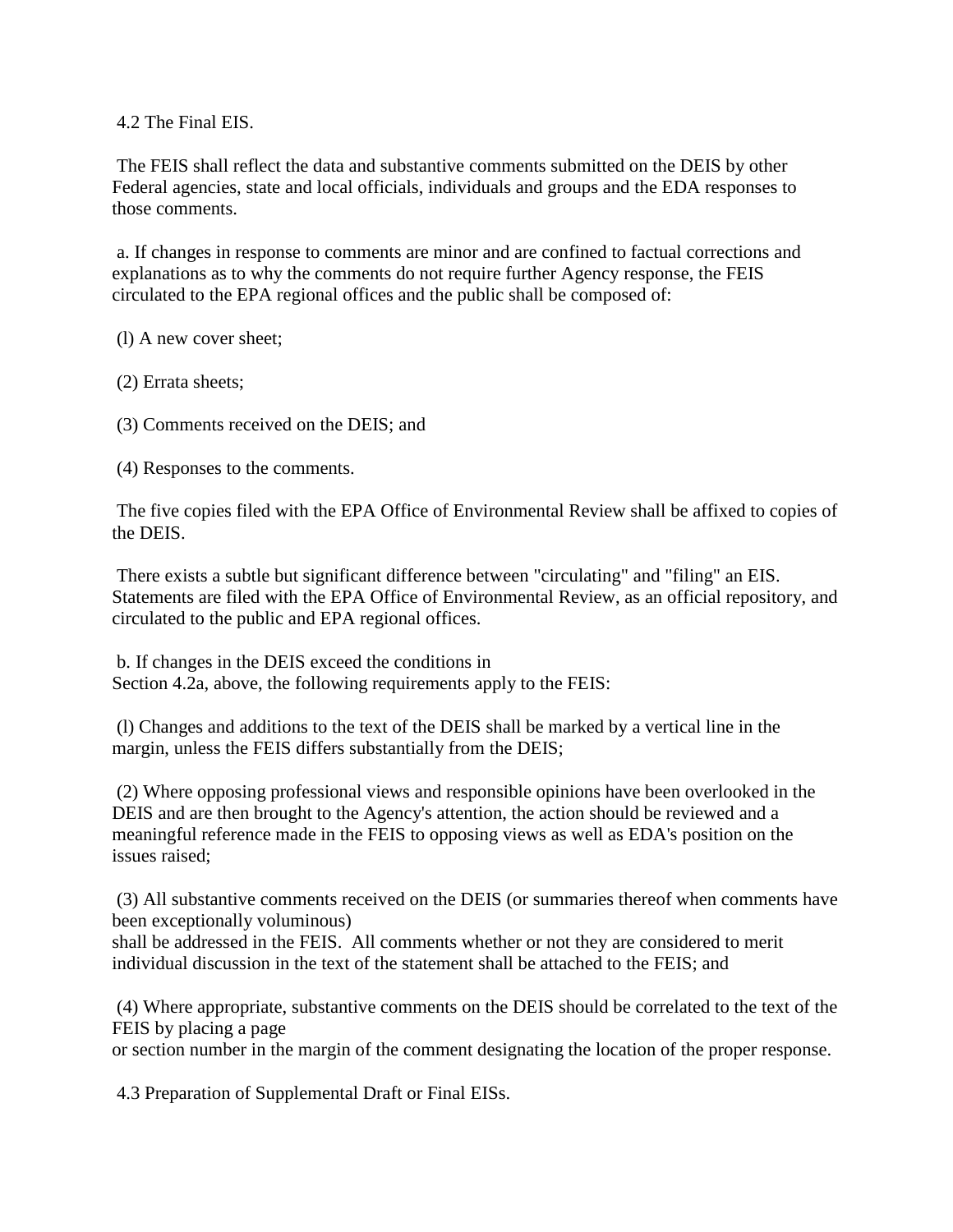a. Responsible EDA program officials shall be familiar with any substantive changes in the proposed action or significant new information that becomes available concerning potential environmental impacts. These circumstances shall be evaluated by the Senior Environmental Specialist to determine if a supplemental draft or final EIS is required.

b. If a supplemental EIS is required it shall be prepared, processed, and circulated for public review in the same manner as a draft or final EIS.

5. Processing an EIS.

5.l EIS Coordinator Review of Preliminary DEIS.

The EIS Coordinator shall review Preliminary DEISs for content, scope, and accuracy of presentation. The EIS Coordinator shall forward the Preliminary DEIS to the Senior Environmental Specialist and any cooperating agencies for their review.

5.2 Program Area Review of Preliminary DEIS.

Responsible officials in the program area shall review the Preliminary DEIS with special attention to the validity and adequacy of project information.

5.3 Senior Environmental Specialist Review of Preliminary DEIS.

All comments made by the Senior Environmental Specialist shall be incorporated in the DEIS. Those not incorporated shall be resolved by the Senior Environmental Specialist prior to publication. If no comments are made within ten (l0) work days of receipt, it can be assumed the Senior Environmental Specialist has no comments to make.

### 5.4 DEIS.

The EIS Coordinator assures that comments made on the Preliminary DEIS have been incorporated into the DEIS. If this has been done, the Senior Environmental Specialist shall proceed with publication in the Federal Register and circulation in accordance with this Directive.

5.5 Preliminary FEIS and FEIS.

Preliminary FEISs and FEISs shall be processed in the same manner as Preliminary DEISs and DEISs, respectively.

5.6 Limits on Administrative Actions.

No final decision shall be made on a project until the latter of the following dates: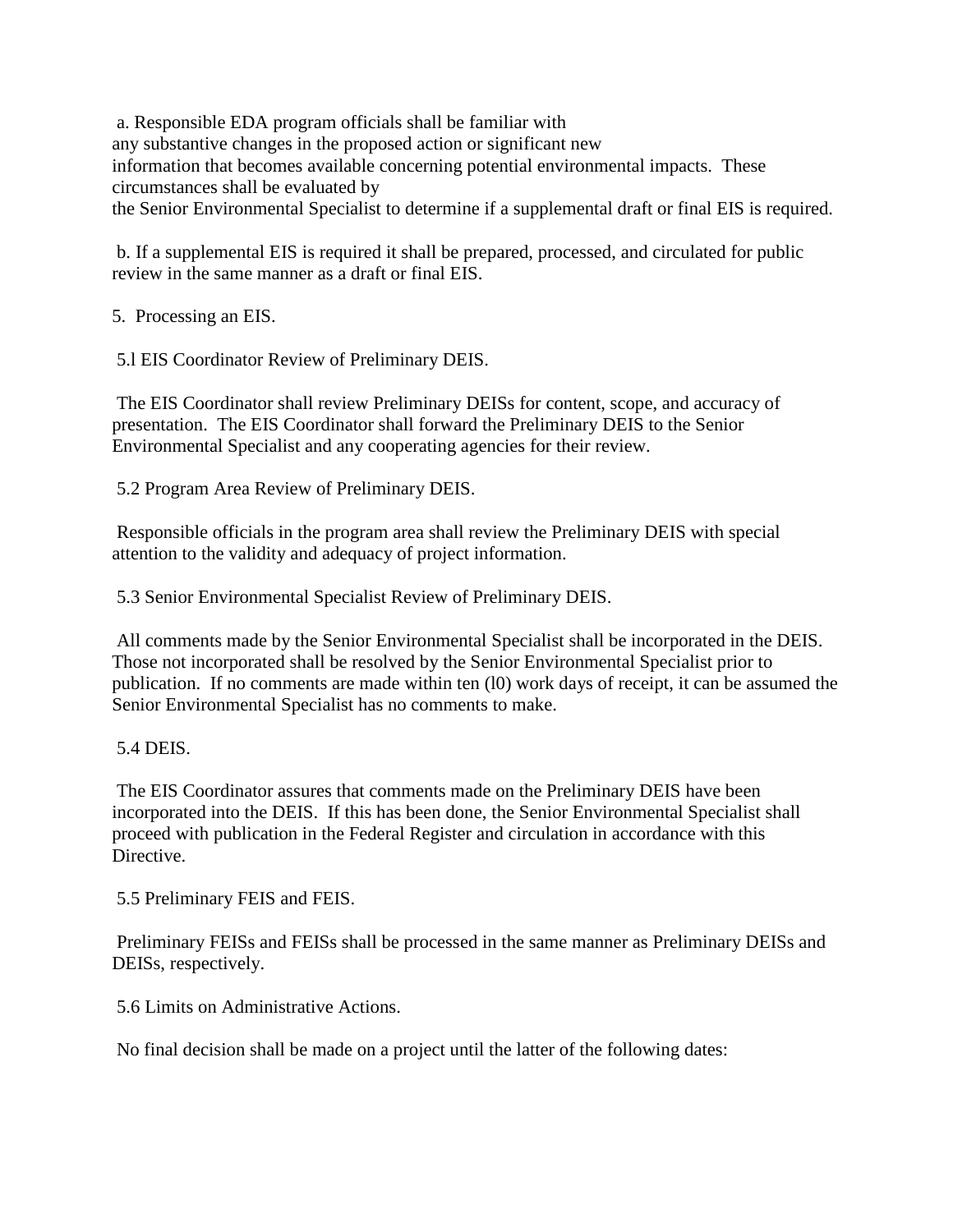(l) Ninety calendar days following publication of the notice of availability of the DEIS in the Federal Register;

(2) Thirty calendar days after publication of the notice of availability of the FEIS in the Federal Register; and

(3) The time when the record of decision has been prepared, signed and made available to the public.

5.7 Record of Decision.

The record of decision shall:

a. Be signed by the Assistant Secretary only after the 30 day review period for the FEIS. The record of decision may be incorporated into the EDA Form ED-506 (Action Memorandum);

b. State what the decision was;

c. Identify all alternatives considered by the Agency in reaching its decision and specify the alternative or alternatives which were considered to be environmentally preferable. It may discuss preferences among alternatives based on relevant factors including environmental, economic and technical considerations and Agency statutory missions. The record of decision shall identify and discuss all such factors including any essential considerations of national policy which were considered by the Agency in making its decision and state how those considerations entered into its decision;

d. State whether all practicable means to avoid or minimize adverse environmental impacts from the alternative selected have been adopted, and if not, why they were not. A monitoring and enforcement program shall be adopted and summarized where applicable for any mitigation; and

e. Be accompanied by a copy of the final or supplemental EIS, as appropriate.

# **17.02-2.06 PUBLIC INFORMATION AND INVOLVEMENT**

l. Requirement.

The National Environmental Policy Act and CEQ Regulations require that the public be offered an opportunity to be informed about and involved in Federal actions that may significantly affect the quality of the human environment before decisions are made to implement the actions.

2. Input to the Environmental Assessment (EA).

The public, Federal and state agencies shall be asked to provide, to the extent possible, input to the EA. Examples of acceptable methods of notification are through the EO l2372 single point of contact process or public notice in local newspapers with requests for written comments.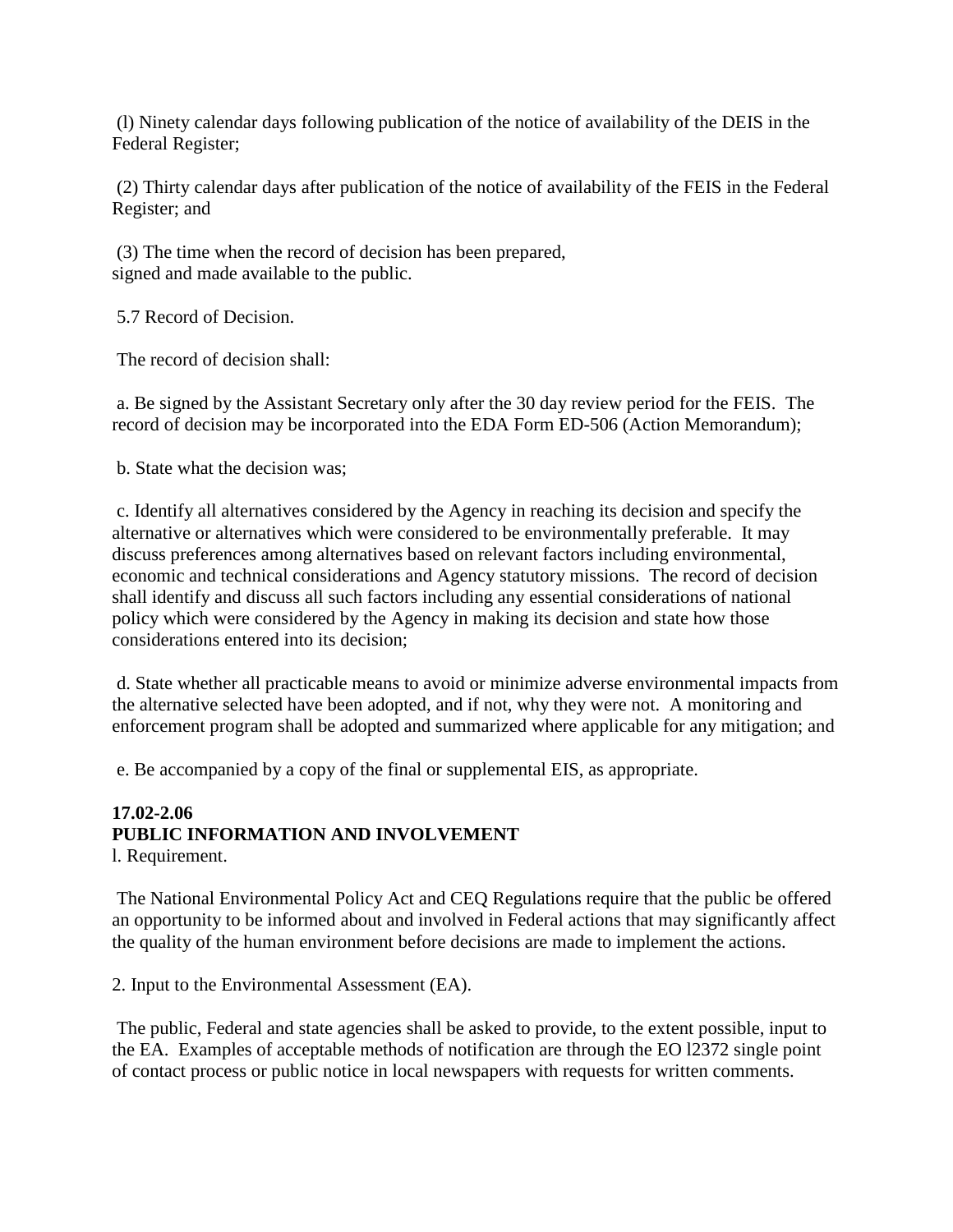3. Review of the Finding of No Significant Impact (FONSI).

If the EA results in the preparation of a FONSI, public notice of the availability of the FONSI shall be made (pursuant to

40 CFR Section l50l.4(e)(l) and (2) of the Regulations) and the FONSI shall be available in the regional office for public review and comment prior to initiating the action.

4. Notice of Intent.

If the EA shows that an EIS is needed or the action is an action which normally requires an EIS, a Notice of Intent to prepare an EIS shall be prepared and published as described in Chapter V, paragraph 3.4.

5. List of Interested Groups.

The REO shall maintain a list of groups who are known to be interested in EDA activities and a list of individuals and groups who have requested an opportunity to comment on a project or action for subsequent distribution of the EA or EIS.

6. Distribution and Review of the DEIS

a. The EIS Coordinator shall be responsible for printing of the EIS and preparing the appropriate transmittal letters for its distribution.

b. The EIS Coordinator shall sign EIS transmittal letters to appropriate local officials, Federal, state and local agencies, special interest groups and the public for review and comment. Comments shall be solicited from appropriate state, regional or metropolitan clearinghouses in accordance with procedures prescribed by the EO 12372 unless the governor of the state involved has designated some other point of contact for obtaining the review.

c. Federal agencies which have jurisdiction by law or special expertise with respect to any environmental impact or which are authorized to develop and enforce environmental standards shall be asked to comment on DEISs.

d. The responsible official shall submit five copies each of all DEISs to the National Office of EPA and five copies to the appropriate regional office of EPA. One copy shall be submitted to the Chief, Ecology and Conservation Division, National Oceanic and Atmospheric Administration in accordance with DAO 2l6-6.

e. Commenting Period.

A minimum of 45 calendar days from the publication of availability in the Federal Register by EPA shall be provided for comment on the DEIS. The magnitude and complexity of the EIS and the extent of citizen interest in the proposed action shall be considered when the commenting period is established. Commenting periods may be extended an additional l5 calendar days at the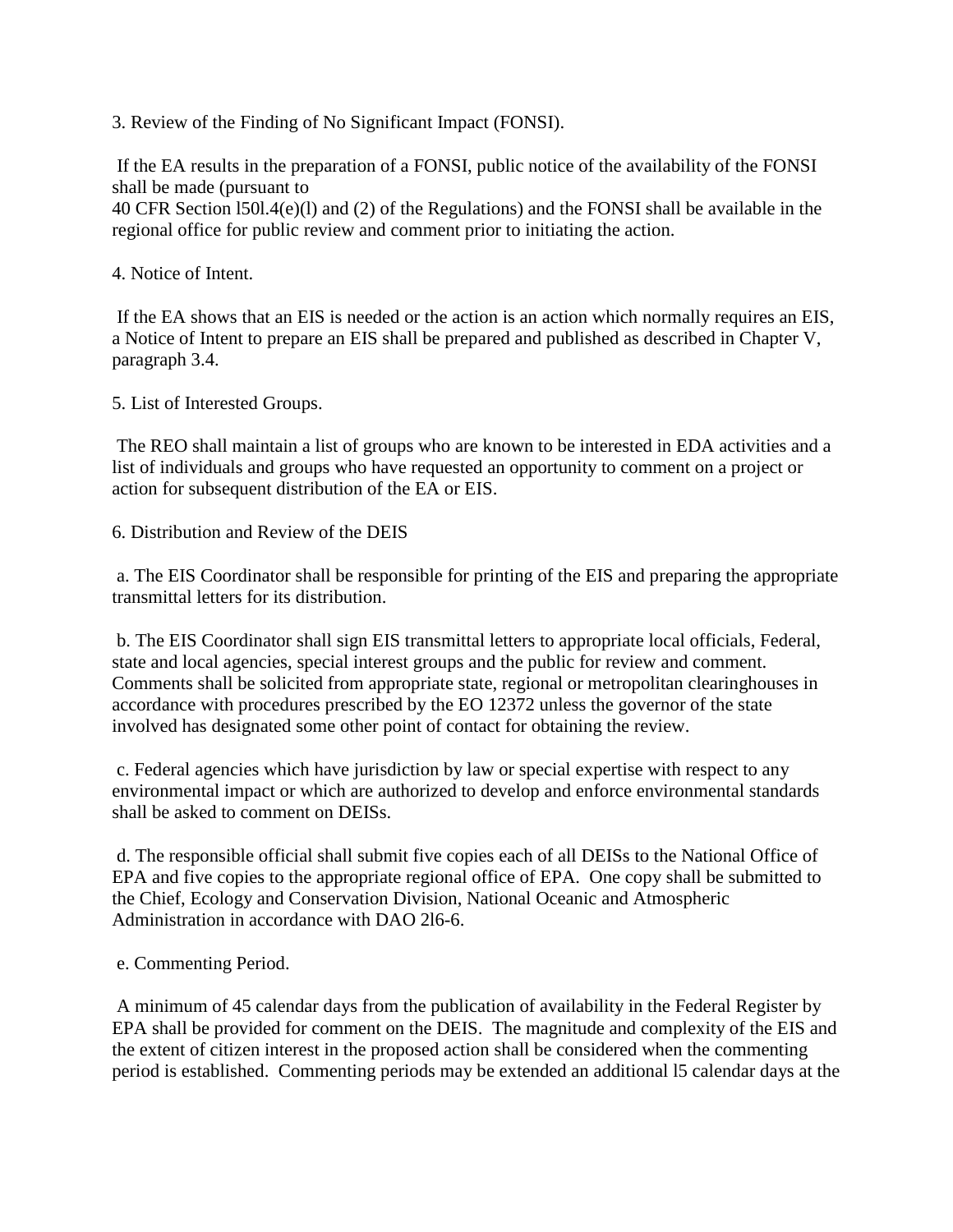discretion of the responsible official. Comments not received within the allotted commenting period will not normally be responded to in the text of the FEIS.

7. EIS Availability.

a. The EPA will publish in the Federal Register lists of EISs received during the preceding week which are available for public comment. The Federal Register date of the notice of availability establishes the availability date of the DEIS and the beginning date from which the 45-day minimum review period will be calculated.

b. In addition to the Federal Register, a notice for a DEIS shall be published in one or more local newspapers of general circulation in the project area by the office which prepared the EIS. The newspaper(s) may be issued weekly and may be local in nature, if appropriate. If a public hearing will be held for the proposed action, the notice of the public hearing and notice of the EIS shall be made available to the public without charge to the extent practicable or at a fee which is not more than the cost of reproduction. The DEIS will also be made available for public

review in local regional offices and the applicant's facilities, if possible.

8. Distribution and Review of FEIS.

# a. See Section 6a-d

b. A minimum of 30 calendar days shall be provided for comment on the FEIS. The date the review period begins is determined in the same manner as for the DEIS in Section 6e.

9. Record of Decision.

For actions requiring an EIS at the time of a decision to take an action or, if appropriate, make a recommendation to the Congress, a publicly available record of decision shall be prepared in compliance with 40 CFR Section l505.2 of the CEQ Regulations. It shall be signed by the Assistant Secretary. The record of decision may be incorporated into EDA Form 506 and shall not be signed prior to the expiration of the 30-day review period for the FEIS.

# l0. Public Hearings.

a. Prior to the distribution of a DEIS for an action, a determination shall be made by the EIS Coordinator regarding whether a public hearing should be held. This determination shall be documented and attached to the DEIS. The following factors shall be considered in determining whether a public hearing is appropriate:

(l) The magnitude of the proposal in terms of economic costs, geographic area involved, and the uniqueness or size of commitment of resources;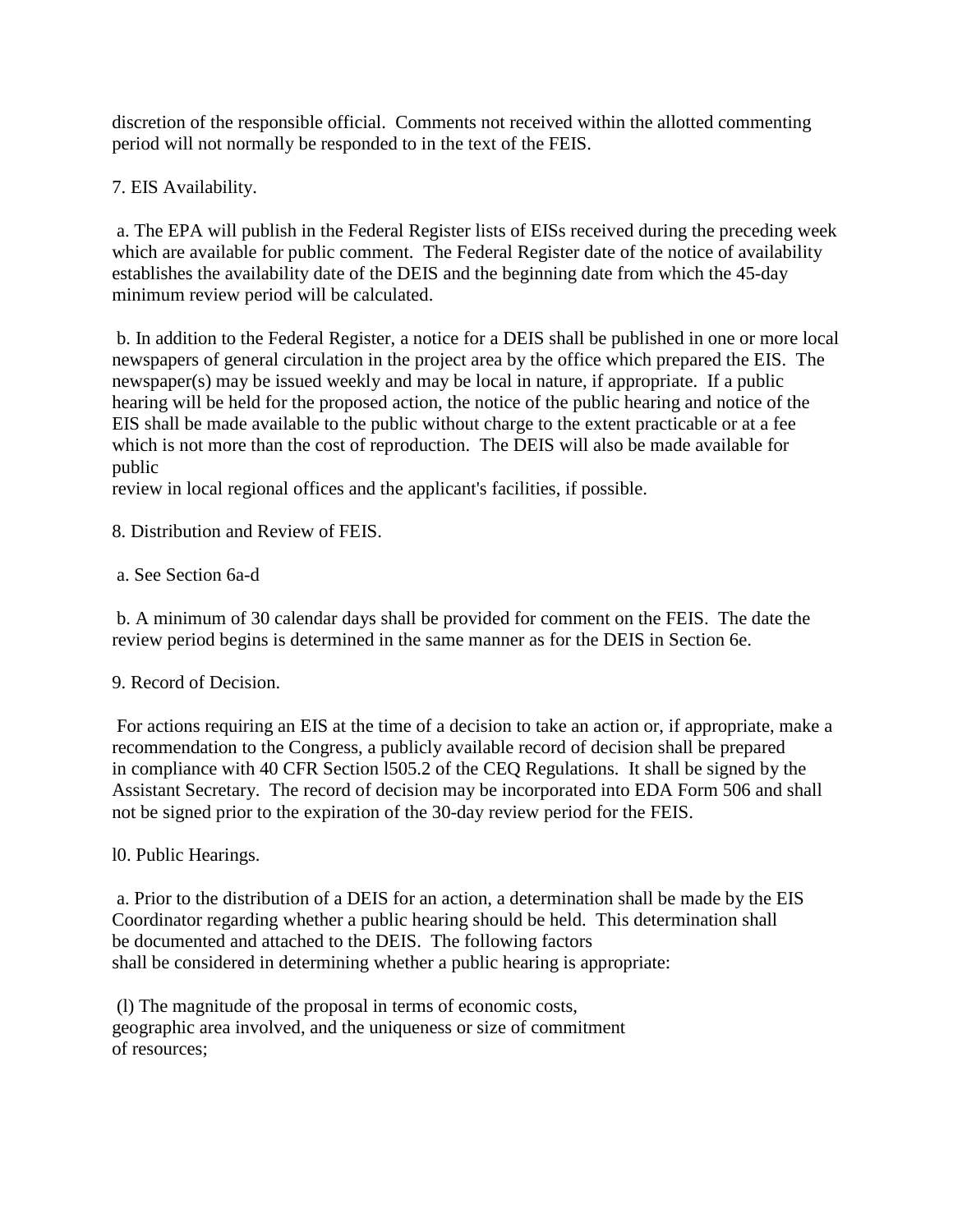(2) The degree of interest in the proposal as indicated by requests from the public and Federal, state and local authorities that a hearing be held;

(3) The complexity of the issues and the likelihood that information will be presented at the hearing which will be of assistance to the Agency in fulfilling its responsibilities under NEPA; and

(4) The extent to which public involvement already has been achieved with respect to environmental concerns through other means, such as earlier public hearings, meetings with citizen representatives, and/or written comments on the proposed action.

b. The DEIS shall be made available to the public at least l5 calendar days prior to the hearing.

c. The notice of public hearing shall be issued no later than

five (5) workdays after distribution of the DEIS and shall be published in a local newspaper of general circulation at least l5 calendar days prior to the date of the hearing. The notice shall contain but is not necessarily limited to the following:

(l) The date, time, place and purpose of the hearing;

(2) A description of the proposal;

(3) A statement that any person or organization desiring to comment on the DEIS will be given an opportunity to be heard;

(4) The location and times where the DEIS will be available for review by the public;

(5) The Federal agency or agencies sponsoring the project; and

(6) The name, address and telephone number of the EIS Coordinator.

d. A verbatim transcript or recording of the hearing shall be kept.

e. Where necessary a reasonable time limit may be established for each speaker.

f. An open meeting to acquaint and inform the public about the actions or receive information from the public may be held anytime within the NEPA process if it is considered necessary.

11. Public Contact.

For general information or status reports on EISs and other elements of the NEPA process for EDA actions, members of the public

should contact the Senior Environmental Specialist, Economic Development Administration, U.S. Department of Commerce, Washington, D.C. 20230.

l2. Other Public Notice.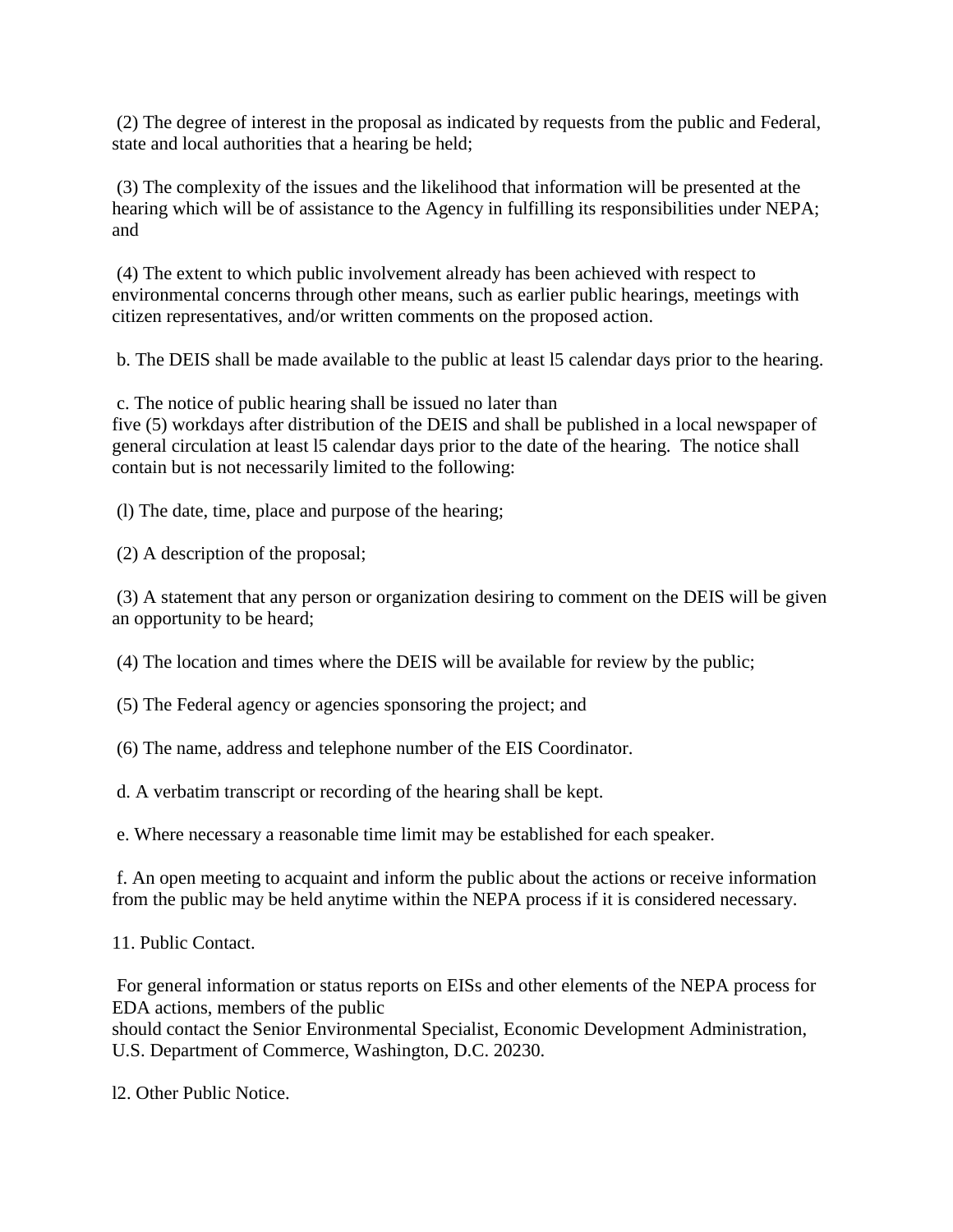If it is decided that an EIS is not necessary for a proposed action which (l) normally would require an EIS as set out in Chapter II, Section 4, (2) is similar to actions for which a significant number of statements have been prepared, or (3) has previously been announced as the subject of a statement, the responsible Agency environmental official shall prepare a FONSI setting forth the decision and the reasons for the decision. The FONSI and the EA shall be made publicly available for thirty days prior to taking any action. The public shall be notified in the same manner in which a notification of intent is publicized (see Section 7b above).

Where a Notice of Intent has been issued and a decision subsequently made not to do an EIS, a second notice shall be published in the Federal Register officially withdrawing the decision to prepare the EIS.

l3. Effect on Other Directives.

This Directive supersedes EDA Directive l7.02-2 of October l, l980 (SN-463), EDA Directive l7.02-2 of February 23, l98l (SN-484) and EDA Directive l7.02-2 of August 9, l985 (SN-580). EDA Directive l7.04 implementing Executive Order ll988 (Floodplain Management) and Executive Order ll990 (Protection of Wetlands) remains in effect.

L. Joyce Hampers Assistant Secretary for Economic Development

### **Exhibit C. Sample Finding of No Significant Impact**

#### FINDING OF NO SIGNIFICANT IMPACT

#### MEMORANDUM FOR THE PROJECT FILE

FROM: (Insert Name) Responsible Official

SUBJECT: Environmental Impact Determination and Necessary Environmental Findings for (Insert name and number project).

An environmental assessment has been prepared for the subject project and is attached. After reviewing the assessment and the supporting materials, I find that for the following reasons the subject project is not a major Federal action and will not significantly affect the quality of the human environment. (Give reasons.)